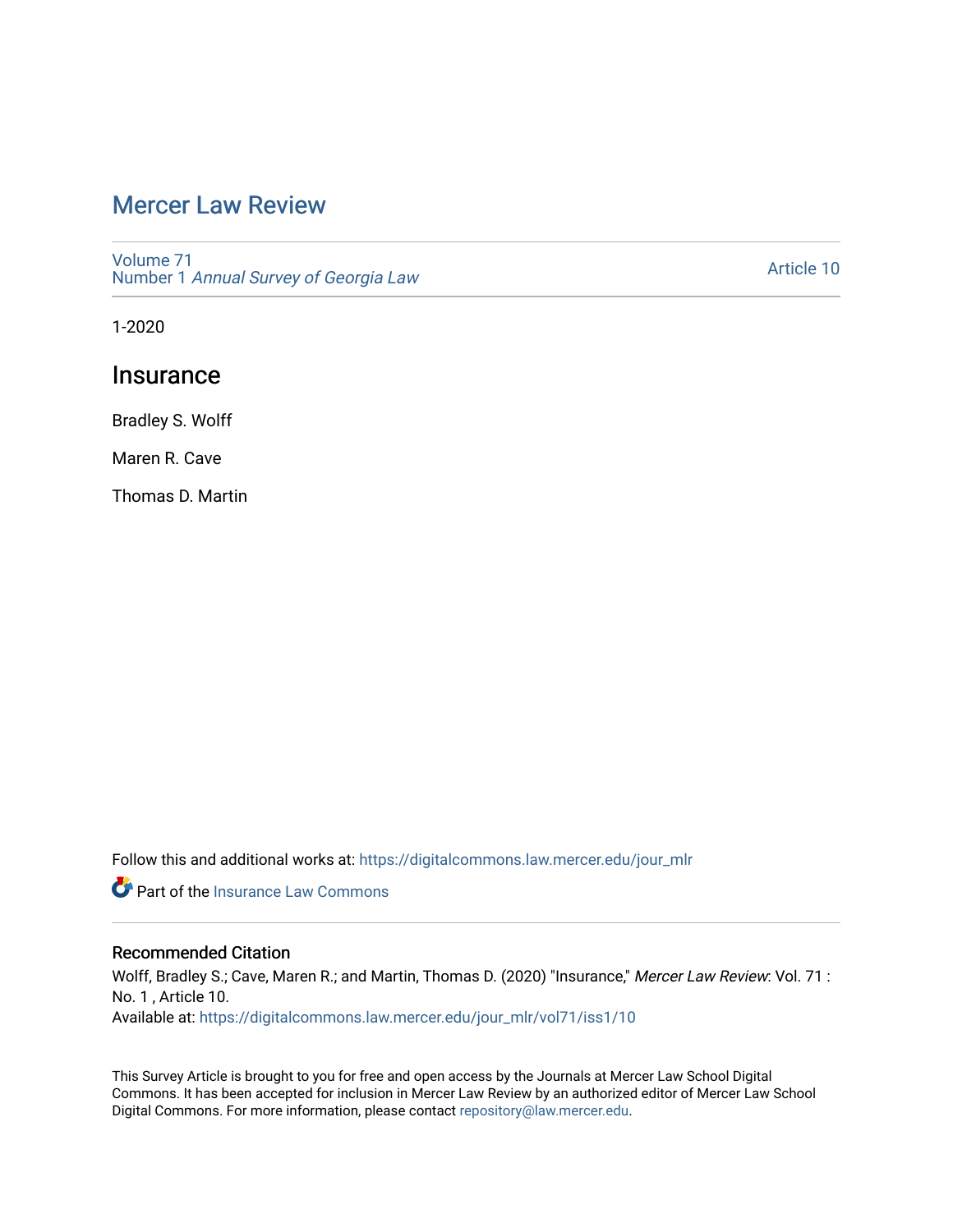## **Insurance**

### **by Bradley S. Wolff\***

## **Maren R. Cave\*\***

#### **and Thomas D. Martin\*\*\***

#### I. INTRODUCTION

During this survey period, the courts in Georgia seemed to take a respite from the usual litany of automobile and uninsured motorist (UM) cases, the summaries of which typically populate this annual update. Instead, the courts seemed to focus more on liability insurance issues, rendering many decisions on well-known principles of law and a few important decisions concerning offers of settlement, counteroffers, notice, and the use of intervention in coverage disputes. Particularly noteworthy were two cases involving offers of settlement, one where an offer was deemed inadequate as a time-limited demand and another where acceptance of an offer was deemed inadequate where a proffered release proposed different settlement terms.

In the automobile arena, only one UM decision and one commercial trucking decision involved previously undecided issues. In the former, the Georgia Court of Appeals held that an automobile policy may provide UM coverage for a designated group of insureds and no coverage for others. In the latter, the United States Court of Appeals for

#### 117

<sup>\*</sup>Partner, Swift, Currie, McGhee & Hiers, Atlanta, Georgia. Vanderbilt University (B.A., cum laude, 1983); University of Georgia School of Law (J.D., cum laude, 1986). Member, State Bar of Georgia; Defense Research Institute; Georgia Defense Lawyers Association.

<sup>\*\*</sup>Partner, Swift, Currie, McGhee & Hiers, Atlanta, Georgia. St. Olaf College (B.A., 1997); Mercer University School of Law (J.D., 2000). Member, State Bar of Georgia; Atlanta Bar Association; The CLM Alliance; Defense Research Institute; Georgia Defense Lawyers Association; Lawyers Club of Atlanta; Order of Barristers.

<sup>\*\*\*</sup>Partner, Swift, Currie, McGhee & Hiers, Atlanta, Georgia. University of Georgia (B.A., summa cum laude, 1984); University of Georgia School of Law (J.D., cum laude, 1987). Member, State Bar of Georgia (Tort and Insurance Practice and Litigation); Defense Research Institute.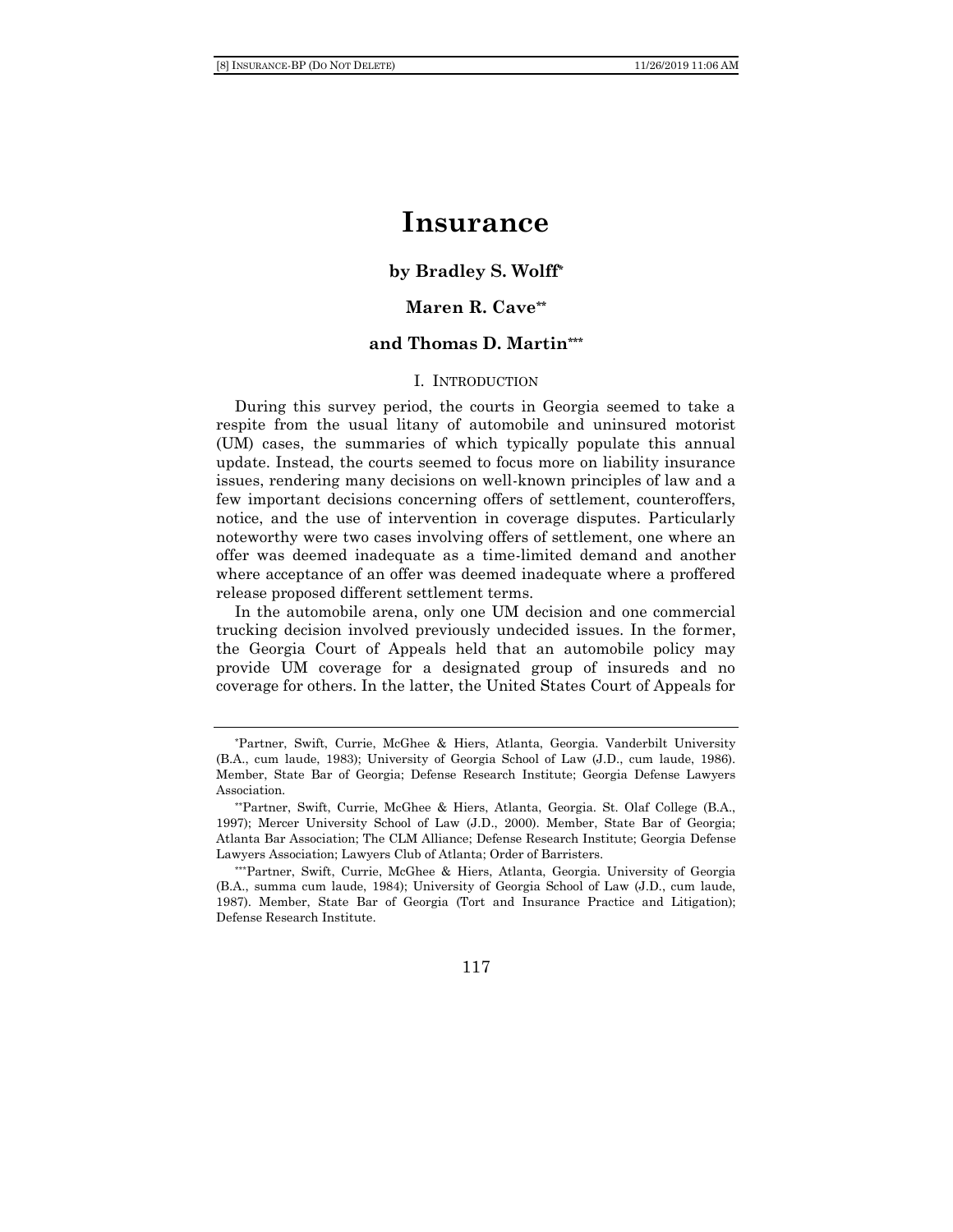the Eleventh Circuit, in an unpublished opinion, held that an umbrella policy issued to cover the owner of a trailer also provided coverage to the driver of the truck who allegedly caused the collision as well as to the driver's employer.

In the property arena, the survey period found both state and federal decisions on first-party issues like non-cooperation, judicial estoppel, valued policy law, diminished value, and principles relating to the proper construction of policy terms. While only a few of the property cases included in this survey have precedential value, the other cases were included because they reflect trends, arguments, or issues that practitioners may consider unique or important in the property insurance arena.<sup>1</sup>

#### II. AUTOMOBILE INSURANCE CASES

#### *A. "Tiered" Uninsured Motorist Coverage Permissible*

In *Jones v. Federated Mutual Insurance Co.*, <sup>2</sup> the Georgia Court of Appeals held that an automobile insurer may provide UM coverage to only a certain group of insureds and exclude such coverage for all others with the written election of the named insured.<sup>3</sup> A husband and wife were test-driving a new vehicle owned by Five Star Automotive Group and insured by Federated Mutual Insurance Co. (Federated Mutual) when the vehicle was rear-ended. The couple brought suit against the at-fault driver and accepted the liability limits from his insurer. However, the couple did not have personal automobile insurance and sought to recover UM benefits from Federated Mutual. The Federated Mutual policy explicitly limited UM benefits to directors, officers, and owners of Five Star and their family members.<sup>4</sup> Five Star rejected, in writing, UM coverage for "any other person who qualifies as an insured."<sup>5</sup> Federated Mutual was granted summary judgment on the ground that the couple was not within the designated group afforded UM benefits under the policy.<sup>6</sup>

- 5*. Id.* at 238, 816 S.E.2d at 107.
- 6*. Id.* at 238, 816 S.E.2d at 108.

<sup>1.</sup> For an analysis of insurance law during the prior survey period, see Thomas D. Martin, Bradley S. Wolff & Maren R. Cave, *Insurance, Annual Survey of Georgia Law*, 70 MERCER L. REV. 111 (2018).

<sup>2.</sup> 346 Ga. App. 237, 816 S.E.2d 105 (2018).

<sup>3</sup>*. Id.* at 244, 816 S.E.2d at 111.

<sup>4</sup>*. Id.* at 237–38, 816 S.E.2d at 106–07.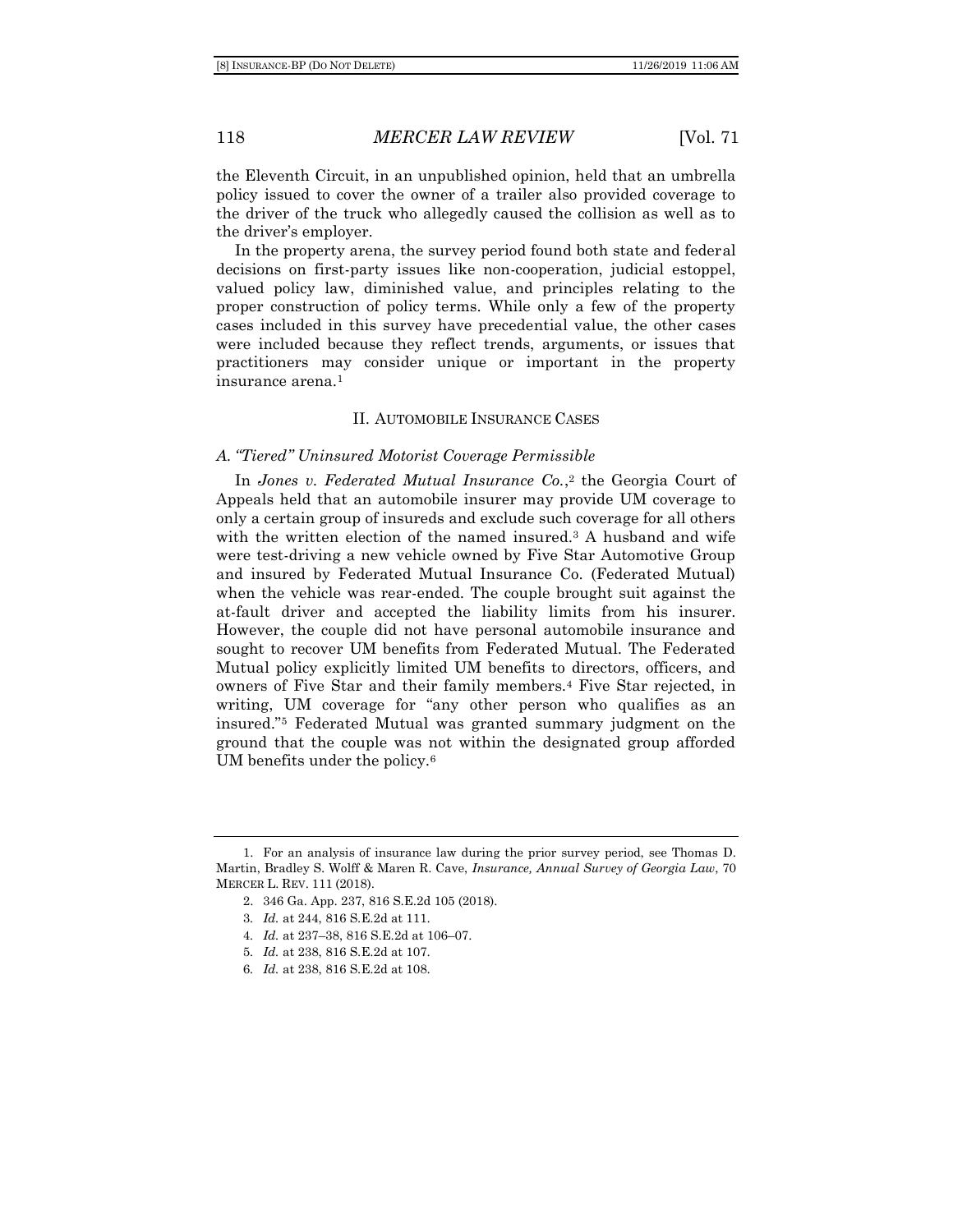On appeal, the Joneses argued that they were "insureds" within the definition provided by O.C.G.A.  $\S$  33-7-11,<sup>7</sup> and the statute required UM coverage for all insureds unless it is rejected entirely by a named insured.<sup>8</sup> The court rejected this argument, holding that the UM statute did not impose an "all or nothing" restriction on insurers and insureds.<sup>9</sup> Rather, relying on *Crouch v. Federated Mutual Insurance Co.*, <sup>10</sup> the court stated that the UM statute protected an insured's right to contract for "tiered" coverage.<sup>11</sup> In *Crouch*, the court held that a policy which provided high UM limits to a car dealership's owner, officers, and directors, but lower limits for all other "insureds," did not run afoul of the statute or public policy: "[a]s long as the mandatory UM minimum is met and optional UM coverage is offered pursuant to statutory requirements, a 'combination[] of sublimits and interests restricted to named insureds and resident relatives' contravenes neither the law nor public policy."<sup>12</sup>

In *Jones*, the court extended the rule established by *Crouch* to allow an insurer, with the insured's written permission, to exclude UM coverage altogether for persons other than a designated group of covered persons.<sup>13</sup> Although *Crouch* and *Jones* involved commercial insureds, neither case distinguished between personal and commercial policies. Therefore, it appears the court of appeals would also determine that a personal automobile or umbrella policy, which excluded from UM coverage all persons other than the named insured, a spouse, and resident relatives, was enforceable.

#### *B. Tractor-Trailer Accidents Involve Both Units of the Vehicle*

Where an umbrella policy is issued to cover liability arising from the use of a commercial trailer, does the coverage extend to accidents caused by the driver of a truck pulling the trailer as a matter of law? In *Great American Insurance Co. v. Moore Freight Service, Inc.*, <sup>14</sup> the United States Court of Appeals for the Eleventh Circuit held that the truck driver and his employer were entitled to coverage even though the umbrella policy was limited solely to the trailer, and the trailer

- 12*. Crouch*, 257 Ga. App. at 606, 571 S.E.2d at 577.
- 13*. Jones*, 346 Ga. App. at 244, 816 S.E.2d at 111.
- 14. 737 F. App'x 475 (11th Cir. 2018) (unpublished).

<sup>7.</sup> O.C.G.A. § 33-7-11 (2019).

<sup>8</sup>*. Jones*, 346 Ga. App. at 240, 816 S.E.2d at 108.

<sup>9</sup>*. Id.* at 241, 816 S.E.2d at 109.

<sup>10.</sup> 257 Ga. App. 604, 571 S.E.2d 574 (2002).

<sup>11</sup>*. Jones*, 346 Ga. App. at 241, 816 S.E.2d at 109.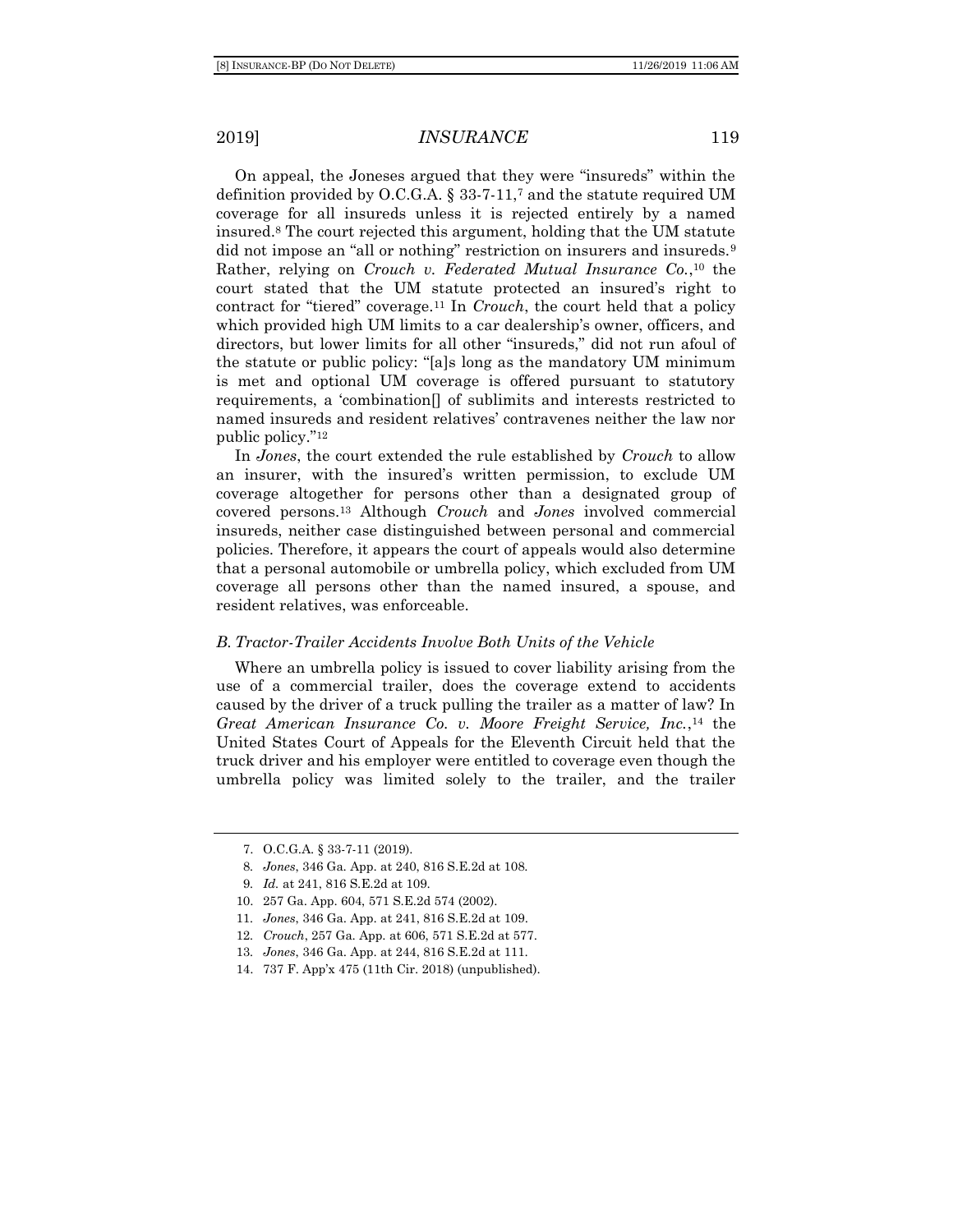arguably "played no role" in causing the collision.<sup>15</sup> The driver of the tractor*-*trailer drove through a red light and collided with another vehicle, severely injuring the other driver and his passenger. The injured driver then sued the tractor-trailer driver, his employer, and Colonial Cartage Corporation (Colonial Cartage), the trailer owner*.* Colonial Cartage was a named insured under a commercial umbrella insurance policy issued by Great American Insurance Company (Great American). The driver of the tractor-trailer was an employee of Moore Freight, which also owned the tractor. Great American filed a declaratory judgment action, contending that the trailer did not cause the accident and that its umbrella coverage did not apply because the driver and Moore Freight were not insureds under its policy.<sup>16</sup> The underlying policy, from which Great American's coverage obligation was determined, extended "insured" to include not only the policyholder, but also "[a]nyone . . . while using with [the policyholder's] permission a covered 'auto' [that the policyholder] own[s], hire[s] or borrow[s] ...."<sup>17</sup> The underlying policy excluded the following from this definition: "[t]he owner, or any 'employee', agent or driver of the owner, or anyone else from whom [the policyholder] hire[s] or borrow[s] a covered 'auto.'"<sup>18</sup>

The Eleventh Circuit, in an unpublished opinion, affirmed the trial court's ruling against Great American, based on the decisions of other courts, holding that accidents involving tractor-trailers are deemed to have occurred from the use of both the tractor and the trailer as a matter of law.<sup>19</sup> The court rejected Great American's argument that the policy exclusion applied because Moore Freight owned the truck which was "hired" or "borrowed" by the trailer owner.<sup>20</sup> Instead, the court held that, because nothing in the policy unambiguously excluded coverage in this situation, the policy would be construed in favor of coverage.  $21$ Because the driver and his employer were "insureds" with respect to their use of the trailer, the exception from coverage based on Moore Freight's ownership of the truck would not be applied where the

21*. Id.*

<sup>15</sup>*. Id.* at 477–78.

<sup>16</sup>*. Id.* at 476.

<sup>17</sup>*. Id.* at 477.

<sup>18</sup>*. Id.*

<sup>19</sup>*. Id.* (citing Blue Bird Body Co. v. Ryder Truck Rental, Inc., 583 F.2d 717, 726 (5th Cir. 1978) ("[N]early every jurisdiction to face the question has held that an accident involving a tractor/trailer unit arises out of the use of both regardless of which part of the unit was actually involved in the accident." *Id.* at 726.)). No decision from a Georgia appellate court was cited by the Eleventh Circuit and the court noted in *Blue Bird Body*  that the Georgia courts have not ruled on the issue. 583 F.2d at 727 n.8.

<sup>20</sup>*. Great Am. Ins. Co.*, 737 F. App'x at 478.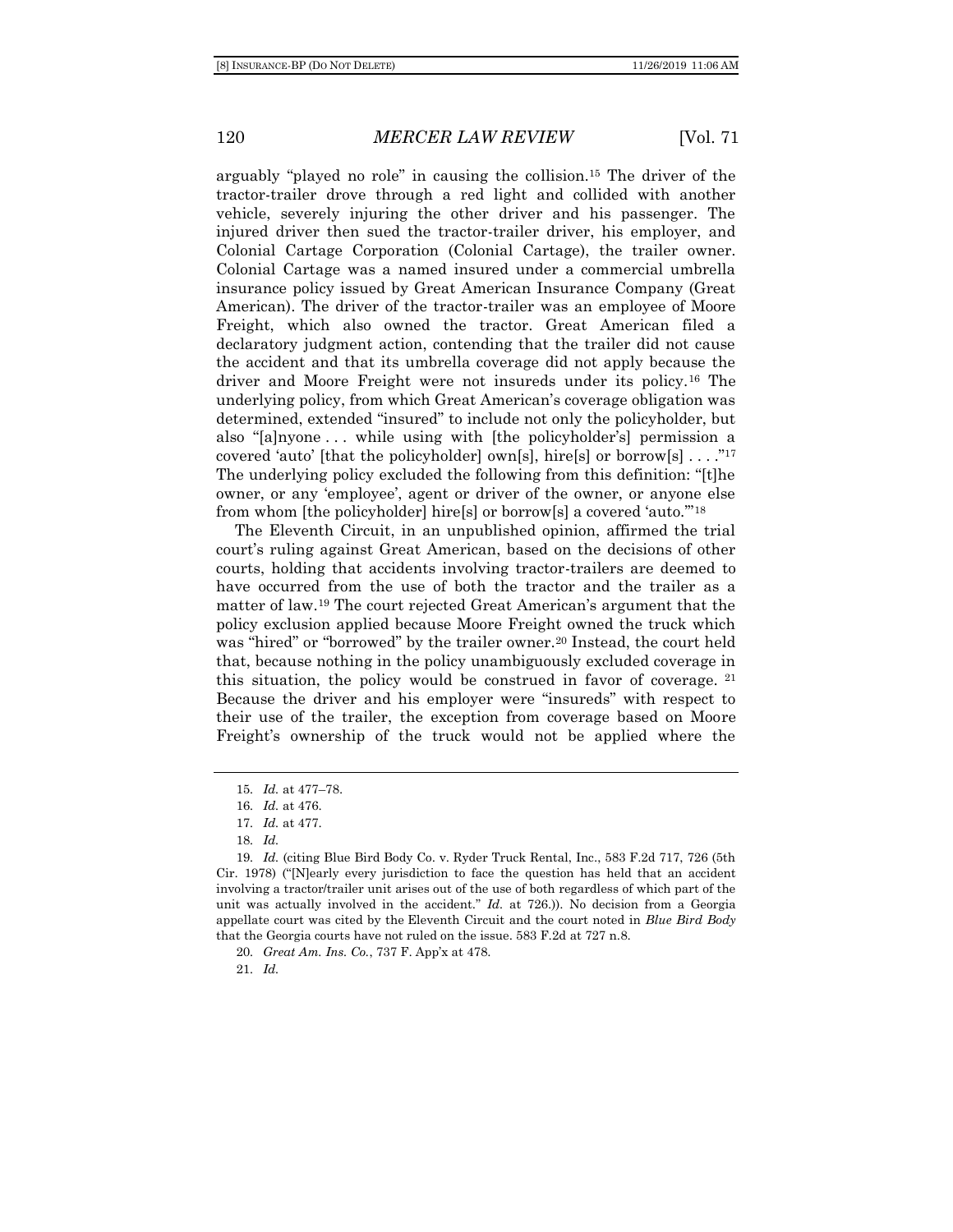accident was deemed to have arisen from the use of the combined tractor-trailer.<sup>22</sup>

#### III. LIABILITY INSURANCE CASES

#### *A. Bad Faith and the Duty to Settle*

In perhaps the most important and closely watched liability insurance decision of this past year, the Georgia Supreme Court held that an insurer's duty to settle only arises when the injured party presents a valid offer to settle within the insured's policy limits.<sup>23</sup> *First Acceptance Insurance Company of Georgia, Inc. v. Hughes*<sup>24</sup> began after First Acceptance Insurance Company of Georgia, Inc.'s (First Acceptance) insured caused an automobile accident that resulted in his death, injuries to several others, and claims that exceeded the minimum limits of his coverage.<sup>25</sup> Counsel for one of those claimants sent a letter to First Acceptance offering to settle his clients' claims for the "available policy limits" and expressing an interest in attending a joint settlement conference with the other individuals injured in the accident.<sup>26</sup> Notably, that settlement letter did not contain any time limit for First Acceptance to respond. When First Acceptance did not respond after forty-one days, the claimants revoked their offer to settle and proceeded with their lawsuit.<sup>27</sup>

After a DeKalb County jury awarded the claimants \$5.3 million, the administrator of the estate of First Acceptance's insured filed suit against the insurer, alleging First Acceptance was negligent and acted in bad faith by failing to settle for the policy limit demand.<sup>28</sup> Summary judgment was granted to First Acceptance, but later reversed by the Georgia Court of Appeals.<sup>29</sup>

In concluding First Acceptance was indeed entitled to summary judgment, the Georgia Supreme Court focused specifically on the lack of any time deadline presented in the letter demanding policy limits, calling into question whether First Acceptance was even required to

- 27*. Id.* at 491, 826 S.E.2d at 74.
- 28*. Id.*

<sup>22</sup>*. Id.*

<sup>23.</sup> First Acceptance Ins. Co. of Ga. v. Hughes, 305 Ga. 489, 489, 826 S.E.2d 71, 73 (2019).

<sup>24</sup>*. Id.* at 489, 826 S.E.2d at 71.

<sup>25</sup>*. Id.* at 490, 826 S.E.2d at 73.

<sup>26</sup>*. Id.* at 491, 826 S.E.2d at 73–74.

<sup>29</sup>*. Id.* at 492, 826 S.E.2d at 74.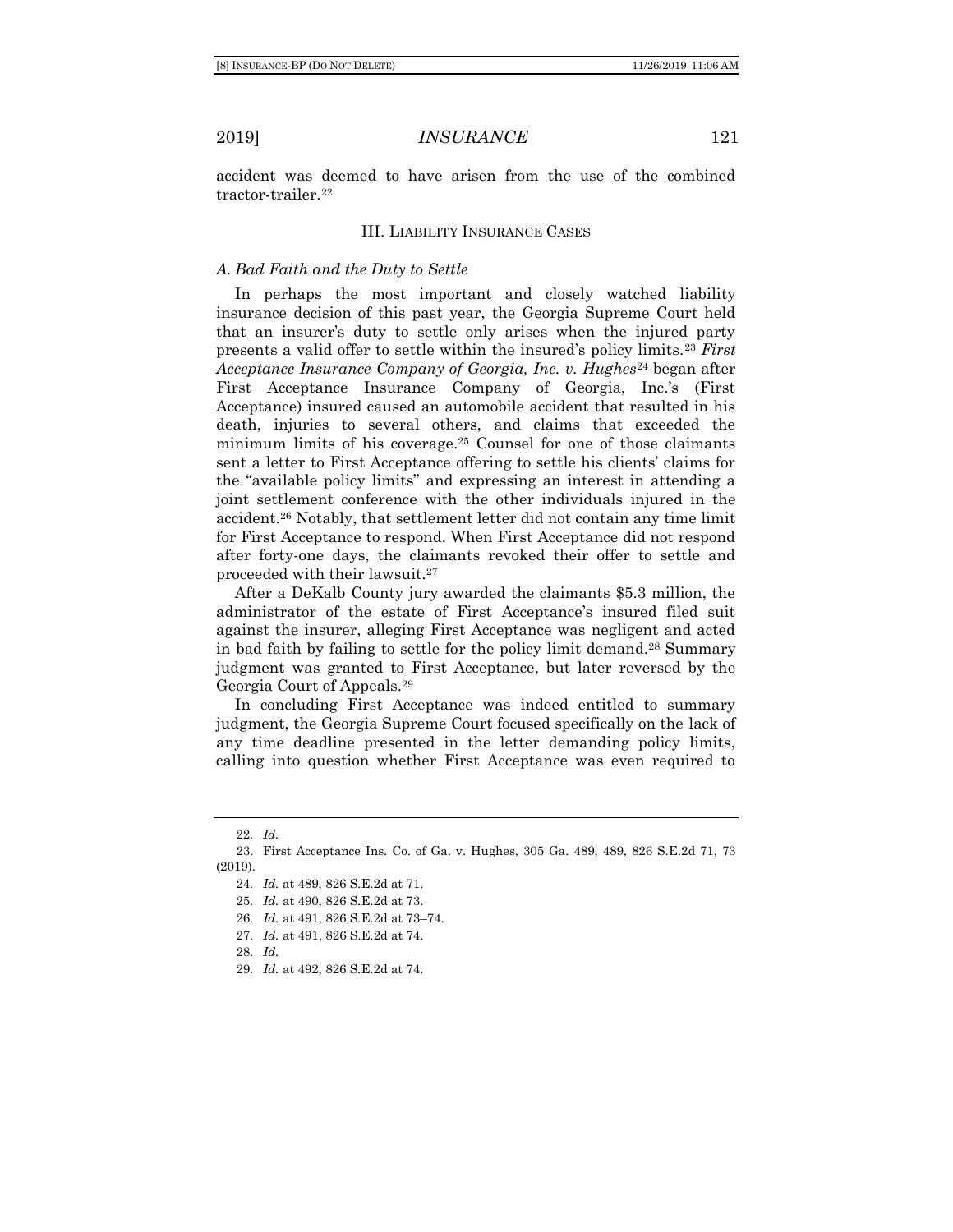respond within the thirty-day period alleged by the claimants.<sup>30</sup> The court concluded it was not required to respond within that period of time and that First Acceptance's failure to do so was not bad faith.<sup>31</sup> As a result, the supreme court concluded that First Acceptance was entitled to summary judgment as the offer "was not a time-limited settlement demand" and "First Acceptance was not put on notice that its failure to accept the offer within any specific period would constitute a refusal of that offer."<sup>32</sup> In the *Hughes* decision, the Georgia Supreme Court expressly concluded as a matter of law that First Acceptance did not act unreasonably in failing to accept the offer before it was withdrawn by these claimants.<sup>33</sup>

#### *B. Standard Release Deemed Counteroffer*

In another decision involving an insurer's handling of a settlement offer, the Georgia Court of Appeals in *Duenas v. Cook*<sup>34</sup> held that an insurance company did not accept a settlement offer (that only bodily injury claims would be released), and there was no enforceable settlement agreement when the company required execution of a standard release that was contrary to the terms of the settlement.<sup>35</sup> Duenas was injured in an automobile–bicycle accident and sent a timelimited settlement offer to Nationwide, the insurer for the at-fault driver. That time-limited demand expressly stated that only Duenas' "personal injury/bodily injury claims" would be released.<sup>36</sup> While Nationwide agreed in writing to pay its policy limits, it also sent to Duenas a "limited release" with its purported acceptance which contained language that Duenas would release "any and all claims" including property damage.<sup>37</sup> The court noted that the "cover email transmitting the release merely forwarded the documents and did not indicate that it was a draft that could be revised to conform to the terms of the Settlement Offer."<sup>38</sup> The court of appeals concluded this was a

37*. Id.* at 442, 818 S.E.2d at 633.

38*. Id.* at 442, 818 S.E.2d at 633–34 (citing Sherman v. Dickey, 322 Ga. App. 228, 231–32, 744 S.E.2d 408, 411 (2013)).

<sup>30</sup>*. Id.* at 496, 826 S.E.2d at 77 (quoting Simpson & Harper v. Sanders & Jenkins, 130 Ga. 265, 271, 60 S.E. 541, 543 (1908) (if an offer "is silent as to the time given for acceptance, the offer will be construed to remain open for a reasonable time.")).

<sup>31</sup>*. Id.* at 497, 826 S.E.2d at 78.

<sup>32</sup>*. Id.* at 496, 826 S.E.2d at 77.

<sup>33</sup>*. Id.* at 490, 826 S.E.2d at 73.

<sup>34.</sup> 347 Ga. App. 436, 818 S.E.2d 629 (2018), *reconsideration denied* (Oct. 1, 2018), *and cert. denied,* 2019 Ga. LEXIS 368 (May 20, 2019).

<sup>35</sup>*. Id.* at 442, 818 S.E.2d at 634.

<sup>36</sup>*. Id.* at 437, 818 S.E.2d at 630–31.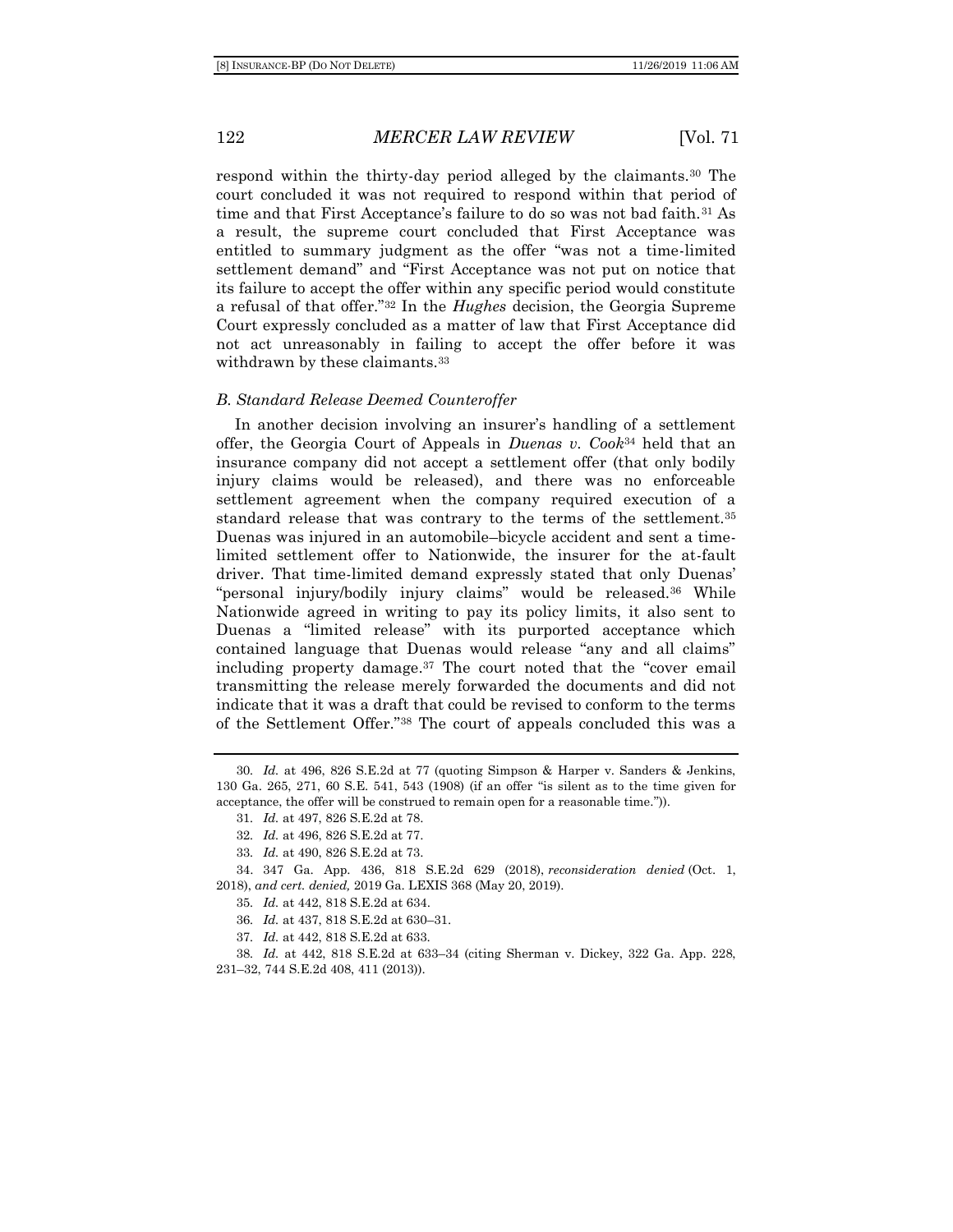counteroffer, as it imposed new conditions, namely requiring in the proffered release that the property damage claim also be waived.<sup>39</sup> The court concluded that Nationwide did not "unequivocally accept" the demand and therefore there was no binding settlement.<sup>40</sup>

#### *C. Publicly Funded Insurance Not Excess to Privately Funded Insurance*

In response to a certified question, the Georgia Supreme Court addressed competing "other insurance" clauses in two overlapping policies covering the same loss.<sup>41</sup> In *National Casualty Co. v. Georgia School Boards Association-Risk Management Fund*, <sup>42</sup> the Georgia Supreme Court held that no law or public policy warranted coverage provided by the Georgia School Boards Association-Risk Management Fund (Risk Fund) to be excess to a commercial liability insurance policy.<sup>43</sup> The Risk Fund policy and the commercial policy issued by National Casualty Company each contained "other insurance" provisions with the intention of each being excess to any other insurance.<sup>44</sup> Following the precedent of *State Farm Fire & Casualty Co. v. Holton*, <sup>45</sup> where the Georgia Court of Appeals held that such competing "other insurance" clauses are deemed "irreconcilable, cancel each other out, and the liability is to be divided equally between them,"<sup>46</sup> the supreme court then inquired whether Georgia law or public policy justified a departure from *Holton*, where a state fund paid by taxpayers was involved.<sup>47</sup> The supreme court concluded there was no reason to depart from *Holton*, holding that there was "no apparent public policy which would be furthered by [a] requirement that commercial [] funds be exhausted before legislatively mandated public funds" be used.<sup>48</sup> Indeed, the supreme court stated that "the bedrock public policy of freedom of contract would be frustrated" if such a

42*. Id.* at 224, 818 S.E.2d at 250.

<sup>39</sup>*. Id.* at 442, 818 S.E.2d at 634.

<sup>40</sup>*. Id.*

<sup>41.</sup> Nat'l Cas. Co. v. Ga. Sch. Bds. Ass'n-Risk Mgmt. Fund, 304 Ga. 224, 228, 818 S.E.2d 250, 253 (2018).

<sup>43</sup>*. Id.* at 231–32, 818 S.E.2d at 255–56. The Risk Management Fund, through the Georgia School Boards Association, is an agency created by O.C.G.A. §§ 20-2-2001– 20-2-2002 (2019), and provided coverage for the Professional Association of Georgia Educators. See *National*, 304 Ga*.* at 224–25, 818 S.E.2d at 251–52.

<sup>44</sup>*. Id.* at 225–26, 818 S.E.2d at 252.

<sup>45.</sup> 131 Ga. App. 247, 205 S.E.2d 872 (1974).

<sup>46</sup>*. National*, 304 Ga. at 228, 818 S.E.2d at 253 (quoting *Holton*, 131 Ga. App. at 248– 49, 205 S.E.2d at 872–73).

<sup>47</sup>*. Id.* at 229, 818 S.E.2d at 254.

<sup>48</sup>*. Id.* at 231, 818 S.E.2d at 255.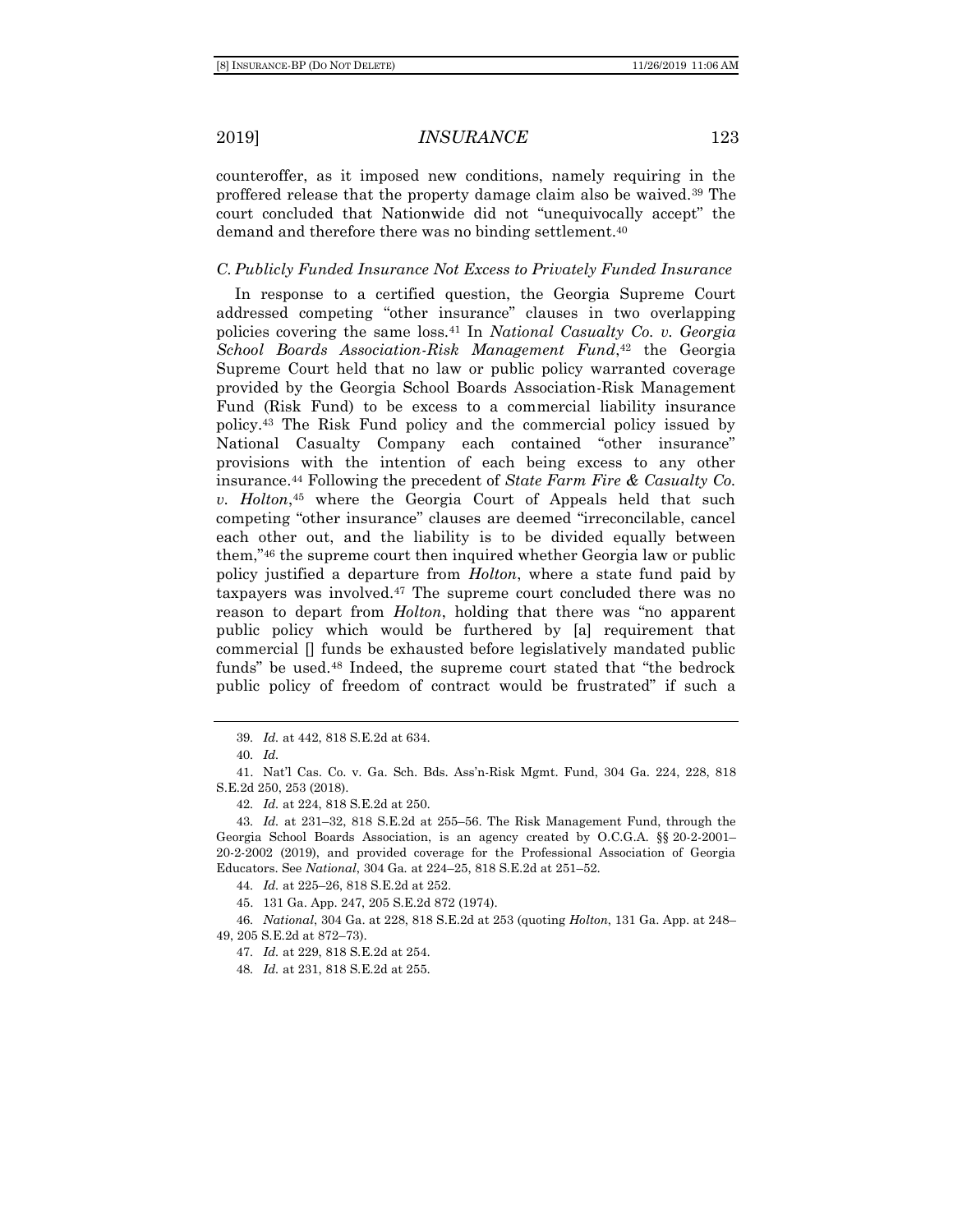requirement existed, and would render "meaningless the bargained-for 'other insurance' provisions contained" in the policies.<sup>49</sup>

#### *D. Notice of A Claim or Lawsuit*

The Georgia Court of Appeals issued two separate decisions reminding us of the obligations imposed on an insured to timely provide notice of a claim or lawsuit to an insurance carrier. In *Taylor v. State Farm Fire & Casualty Co.*, <sup>50</sup> the Georgia Court of Appeals rejected the arguments presented by a couple who claimed State Farm Fire & Casualty Co. (State Farm) had constructive knowledge of the claims against them by their homeowners' association.<sup>51</sup> The Taylors sued their neighborhood association after fines were imposed on them arising over a dispute related to the ownership and return of community email accounts. The association filed a counterclaim for breach of fiduciary duties and other duties owed in conjunction with Alberta Taylor's work on a committee within the neighborhood. After discovering the association maintained liability insurance with State Farm, the Taylors sent a copy of the lawsuit they filed against the association to State Farm, but made no reference to the counterclaims against them and did not request coverage for those counterclaims under the State Farm policy. Nearly eighteen months later, the Taylors sent another letter to State Farm, this time claiming to be insureds under the policy issued to the association, providing a copy of the counterclaim to State Farm for the first time, and requesting coverage.<sup>52</sup> State Farm denied coverage based on the Taylors' failure to meet the condition in the policy which obligated them to inform State Farm of any lawsuit "as soon as practicable."<sup>53</sup> The trial court granted summary judgment to State Farm, and the Taylors appealed.<sup>54</sup>

The Georgia Court of Appeals affirmed summary judgment to State Farm, concluding that "timely notice was a condition precedent to coverage," and that the first letter the Taylors sent to State Farm "cannot be considered timely notice under the policy."<sup>55</sup> Notably, the court rejected the Taylors' claim that "State Farm knew or should have known" of the counterclaims against them since State Farm was

<sup>49</sup>*. Id.*

<sup>50.</sup> 347 Ga. App. 318, 819 S.E.2d 482 (2018).

<sup>51</sup>*. Id.* at 323, 819 S.E.2d at 485.

<sup>52</sup>*. Id.* at 319–21, 819 S.E.2d at 483–84.

<sup>53</sup>*. Id.* at 320–21, 819 S.E.2d at 484.

<sup>54.</sup> The trial court concluded the Taylors were insureds under the State Farm policy, which was not contested on appeal. *Id*. at 321 n.2, 819 S.E.2d at 485 n.2.

<sup>55</sup>*. Id.* at 323–24, 819 S.E.2d at 485–86.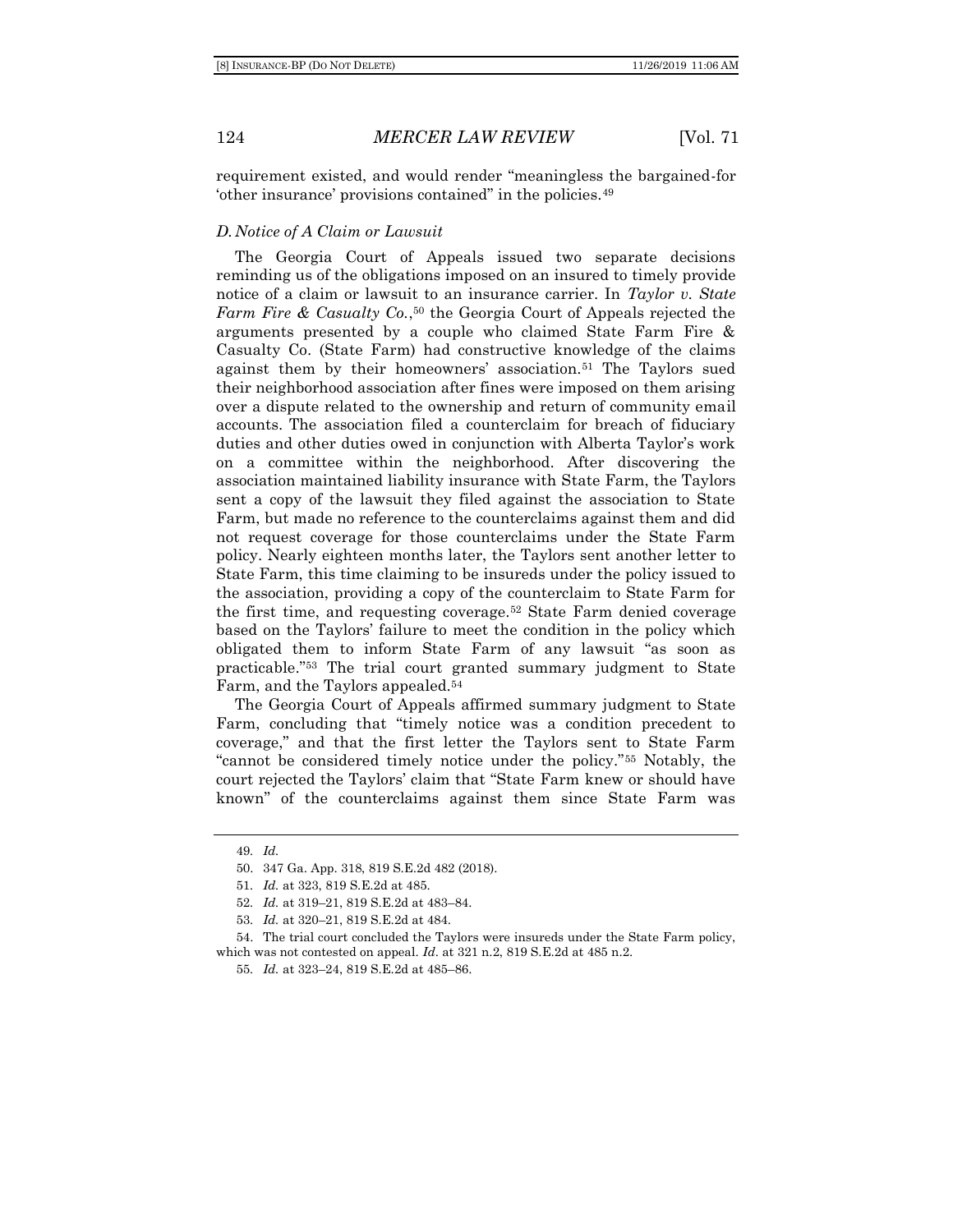defending the association, explaining that State Farm's knowledge would not relieve them of their "affirmative obligation under the policy to provide notice of their claim and forward a copy of the counterclaims to State Farm."<sup>56</sup>

Similarly, in *Johnson & Bryan, Inc. v. Utica Mutual Insurance Company*, <sup>57</sup> the Eleventh Circuit affirmed a trial court's decision to dismiss a broker's lawsuit against Utica Mutual Insurance Co. (Utica), its insurer, after it denied coverage and refused to defend the broker following a seventy-two-day delay in providing a demand letter.<sup>58</sup> A demand letter was sent to the broker alleging it failed to procure the appropriate coverage for its clients and failed to provide them with a copy of their policy. The broker received the demand letter in its mailroom, but the demand letter was subsequently misplaced, never promptly sent to Utica (which issued an errors and omissions policy to the broker), and only discovered after a lawsuit was filed against the broker.<sup>59</sup> In affirming dismissal of the lawsuit against Utica, the Eleventh Circuit concluded the broker's "obligation to provide notice to [Utica] was triggered by [the broker's] receipt" of the letter, and the seventy-two-day delay in providing notice to Utica violated the policy's "immediate notice requirement."<sup>60</sup> Furthermore, the Eleventh Circuit rejected the broker's proffered justification for the delay—a mailroom mistake—noting that if delay was due to the insured's own negligence, the delay was unreasonable as a matter of law.<sup>61</sup>

#### *E. Declaratory Relief Favored Over Intervention*

Finally, in *O'Brien v. Builders Insurance*, <sup>62</sup> the Georgia Court of Appeals concluded an insurer cannot use intervention<sup>63</sup> to litigate potential coverage disputes, reminding carriers that the proper procedural remedy was to initiate a declaratory judgment action.<sup>64</sup> Builders Insurance (Builders) filed a motion to intervene in a lawsuit between its insureds (a construction company and its owner) and various plaintiffs, suing for defective construction, breach of contract,

<sup>56</sup>*. Id.* at 323, 819 S.E.2d at 485.

<sup>57.</sup> 741 Fed. App'x 722 (11th Cir. 2018).

<sup>58</sup>*. Id.* at 724–25.

<sup>59</sup>*. Id.* at 724.

<sup>60</sup>*. Id.* at 725.

<sup>61</sup>*. Id.* at 726.

<sup>62.</sup> 350 Ga. App. 77, 827 S.E.2d 917 (2019).

<sup>63</sup>*. See* O.C.G.A. § 9-11-24(a)(2) and (b)(2) (2019), which provide grounds for intervention of right and permissive intervention, respectively, upon a timely application.

<sup>64</sup>*. O'Brien*, 350 Ga. App. at 79, 827 S.E.2d at 918.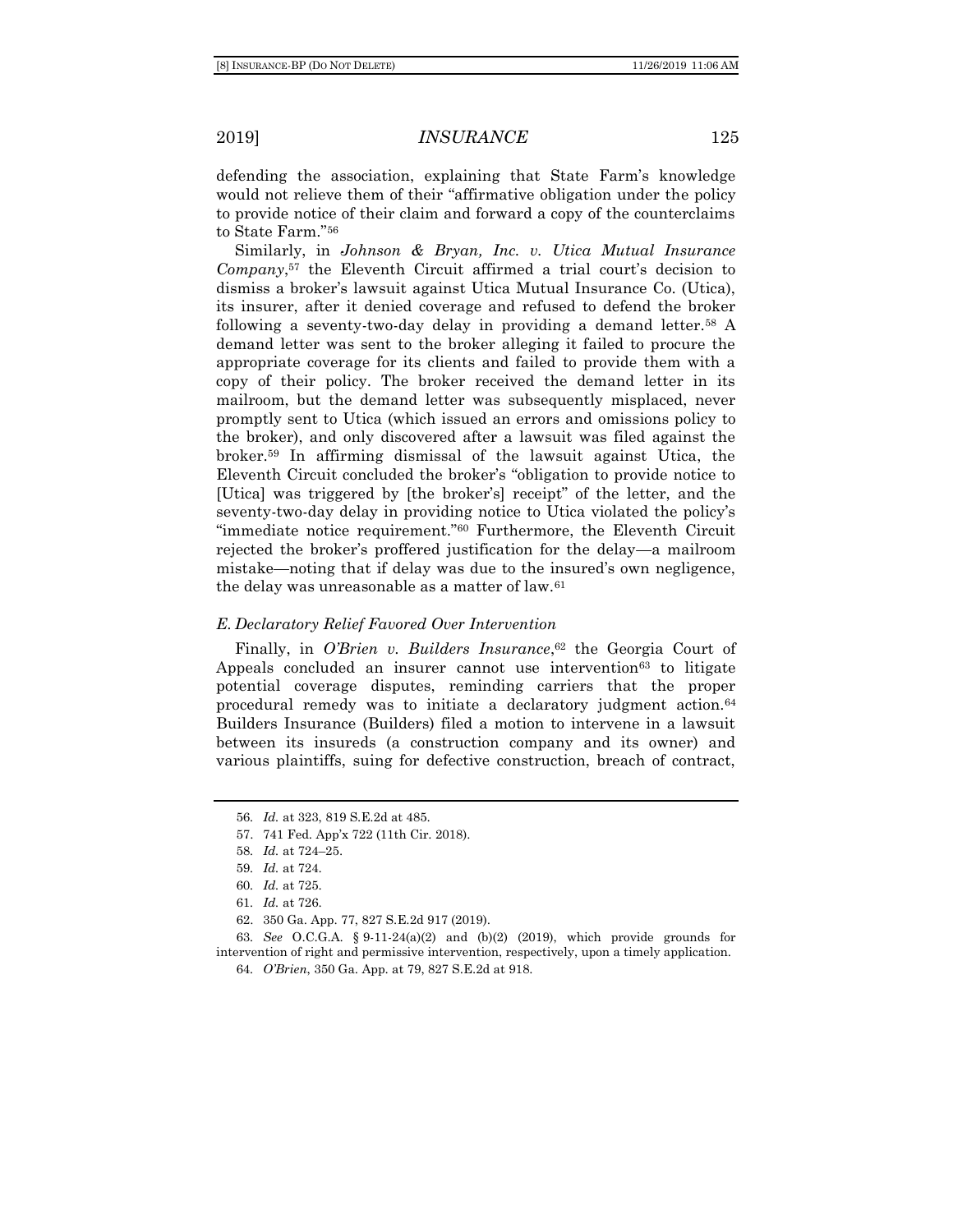and breach of warranty. The motion to intervene was filed three years after the plaintiffs' complaint was filed but was limited insofar as Builders only sought to participate in discovery and propose a special verdict form. The trial court granted Builders's motion and the plaintiffs filed an application for appeal, which was granted.<sup>65</sup> In reversing the trial court's order granting intervention, the court of appeals noted that a party "may not intervene where he has a remedy which may be asserted in a proper proceeding."<sup>66</sup> More importantly, the court concluded that "a declaratory judgment action is a proper proceeding for determining issues of insurance coverage," and Builders could "pursue its own independent [declaratory judgment] action" to determine insurance coverage.<sup>67</sup> Accordingly, the court concluded that the trial court abused its discretion by authorizing Builders's intervention.<sup>68</sup>

#### IV. PROPERTY INSURANCE CASES

#### *A. Offer to Sit for an EUO Does Not Cure a Breach*

In *Hutchinson v. Allstate Insurance Company*, <sup>69</sup> Hutchinson suffered a fire loss on September 2, 2014. During Allstate Insurance Company's (Allstate) investigation, questions arose concerning Hutchinson's residency in the home. In order to evaluate this potential coverage issue, Allstate demanded Hutchinson's Examination Under Oath (EUO). At the EUO, Hutchinson disputed statements in previous letters from Allstate's attorney regarding his responsiveness to Allstate's requests. Hutchinson said he would cooperate but only if Allstate recanted the statements in the letters. Allstate refused. Allstate's attorney explained that Hutchinson's refusal could result in a denial of the claim. Allstate then began questioning Hutchinson about his residency in the home. Hutchinson sat silently, refusing to answer the questions. Nine days later, Allstate denied his claim on the grounds that Hutchinson breached the policy by refusing to answer questions during his EUO.<sup>70</sup>

Over a year after the denial, Hutchinson's attorney sent a bad faith demand letter to Allstate simultaneously offering for Hutchinson to

- 68*. Id.* at 79, 827 S.E.2d at 919.
- 69. 741 F. App'x 680 (11th Cir. 2018) (unpublished).
- 70*. Id.* at 681–82.

<sup>65</sup>*. Id.* at 77, 827 S.E.2d at 918.

<sup>66</sup>*. Id.* at 78, 827 S.E.2d at 918 (quoting Potter's Properties, LLC v. VNS Corp., 306 Ga. App. 621, 623, 703 S.E.2d 79, 81 (2010)).

<sup>67</sup>*. Id.* at 79, 827 S.E.2d at 918–19.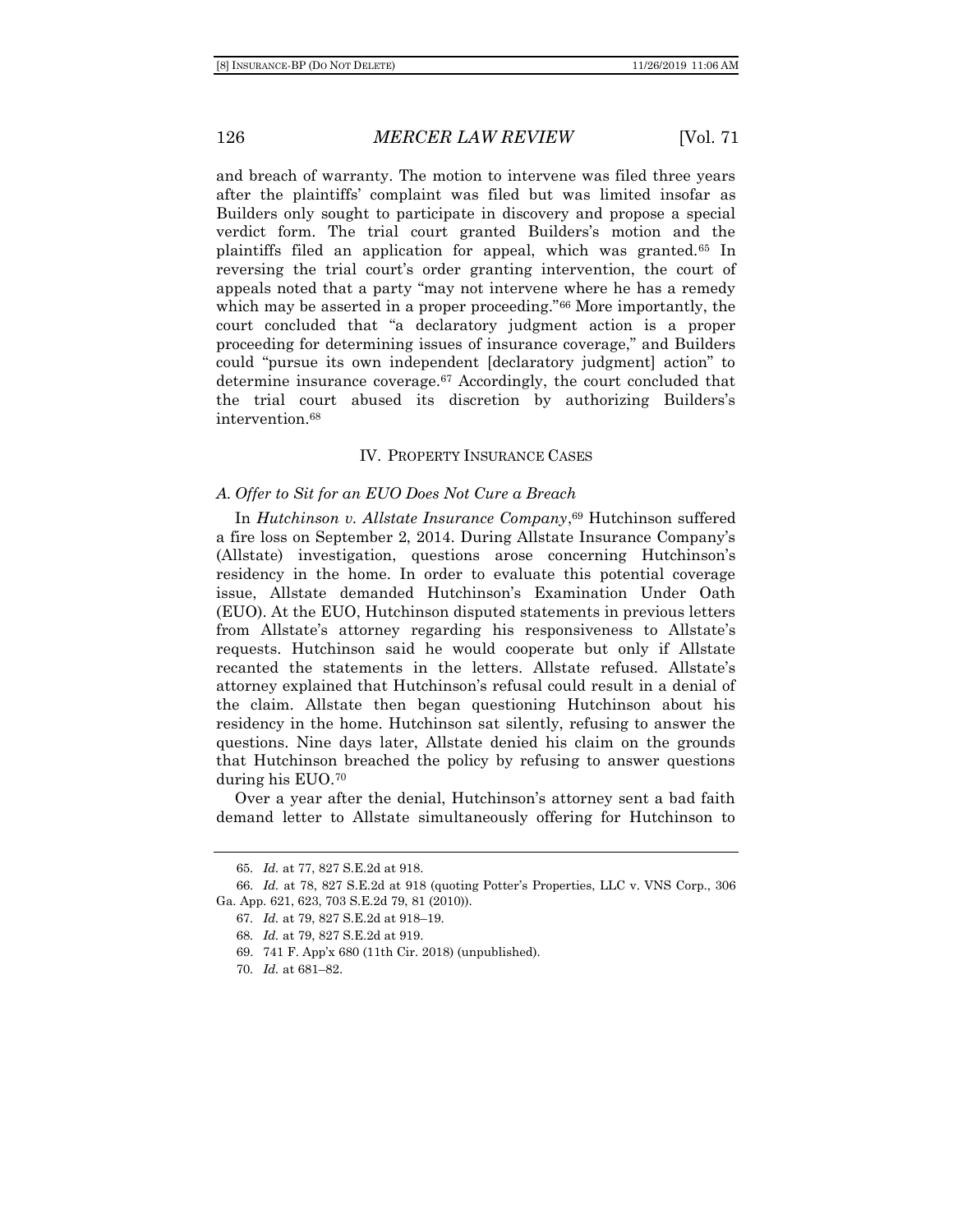submit to another EUO. Allstate replied that it would reconvene the EUO, subject to a reservation of all rights and defenses by Allstate. The EUO never occurred. Hutchinson filed suit against Allstate, alleging breach of contract and bad faith. The district court granted summary judgment to Allstate and Hutchinson appealed.<sup>71</sup>

On appeal, Hutchinson acknowledged that he was not legally excused from complying with the policy conditions and that a refusal to submit to the EUO was a breach of the policy. However, Hutchinson argued that his offer to submit to the EUO created a jury question regarding his compliance with the policy.<sup>72</sup> The Eleventh Circuit disagreed*.* 73 Relying upon its previous decision in *Pervis v. State Farm Fire and Casualty Company*, <sup>74</sup> the court concluded that a belated offer to submit to the EUO did not cure the breach, quoting its previous holding that "State Farm had no obligation to repeat its request for an examination after appellant breached the contract . . . ."<sup>75</sup>

#### *B. Judicial Estoppel*

In *Squires v. State Farm Fire and Casualty Company*, <sup>76</sup> Plaintiffs Kevin and Aleta Squires had a fire loss at their home in Canton. Following the fire, the Squires submitted five different inventories and proofs of loss to their insurance company, State Farm, for their personal property loss. The documents asserted values for personal property ranging from a little over \$90,000 to almost \$145,000. Two of the inventories were submitted while the Squires had a Chapter 13 bankruptcy proceeding pending. The Squires valued their personal property in the bankruptcy petition at only \$2,925.<sup>77</sup>

State Farm alleged that photos taken after the fire did not substantiate the large quantity of items claimed.<sup>78</sup> State Farm denied the Squires' claim on the grounds that they had misrepresented and concealed material information. The Squires filed suit against State Farm for breach of contract and bad faith.<sup>79</sup>

The district court held that the Squires were judicially estopped from asserting a claim for more than the amount disclosed in their

<sup>71</sup>*. Id.* at 682.

<sup>72</sup>*. Id.*

<sup>73</sup>*. Id.*

<sup>74.</sup> 901 F.2d 944, 947 (11th Cir. 1990).

<sup>75</sup>*. Hutchinson*, 741 F. App'x at 682 (citing *Pervis*, 901 F.2d at 948).

<sup>76.</sup> No. 1:17-CV-2613-RWS, 2019 U.S. Dist. LEXIS 31954 (N.D. Ga. Feb. 28, 2019).

<sup>77</sup>*. Id.* at \*1–2.

<sup>78</sup>*. Id.* at \*7.

<sup>79</sup>*. Id.* at \*2–3.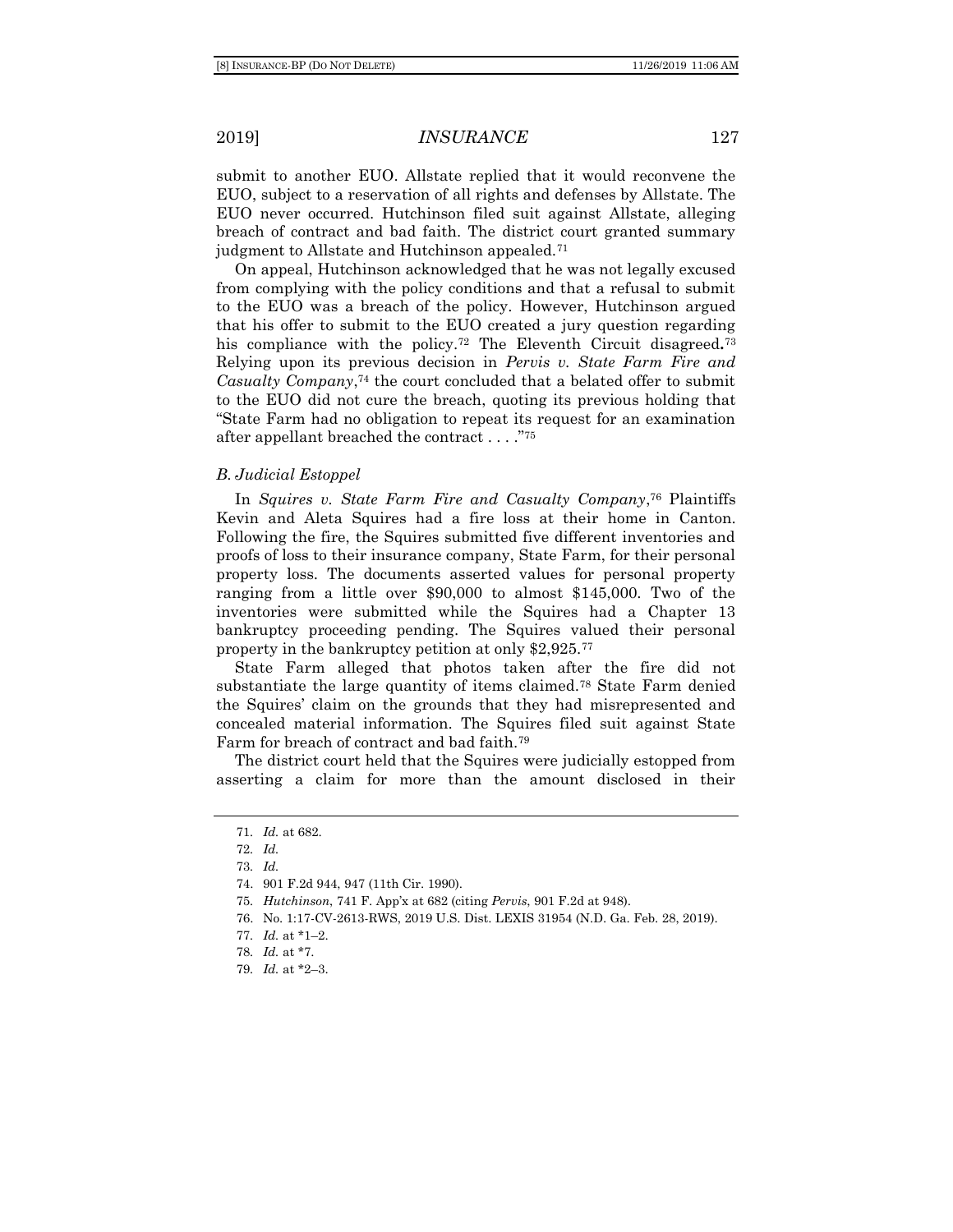bankruptcy proceedings.<sup>80</sup> The court determined that the inconsistency "[made] a mockery of the judicial system" because it was calculated to obtain unfair advantage.<sup>81</sup> State Farm was therefore granted summary judgment.<sup>82</sup>

Importantly, the district court applied the higher level of scrutiny required by the Eleventh Circuit in *Slater v. U.S. Steel*. <sup>83</sup> The district court analyzed the "totality of [] circumstances" required by the court in *Slater*, detailing how the Squires' inconsistent disclosures were indisputably "calculated to make a mockery of the judicial system."<sup>84</sup> In this connection, the court first noted that the Squires made inconsistent statements regarding the reasons for discrepancy between the bankruptcy and insurance claim disclosures.<sup>85</sup> During her examination under oath, Ms. Squires said that the sworn disclosures in the bankruptcy petition were made based upon the advice of counsel. Later, at her deposition, she said that the bankruptcy disclosures included only her business's personal property since the bankruptcy was for her business.<sup>86</sup> Finally, in response to State Farm's motion for summary judgment, Ms. Squires argued that amounts asserted in the bankruptcy petition were simply "thrift store values" for the same items claimed in the fire.<sup>87</sup> Under these circumstances, the court concluded that the Squires made inconsistent sworn statements in the bankruptcy and the insurance claim.<sup>88</sup>

Having concluded that there were inconsistent sworn statements, the court then went on to analyze whether the inconsistencies were calculated to make a mockery of the judicial system.<sup>89</sup> The factors that the court considered included findings that the Squires were discharged for approximately \$34,000 in unsecured debt but never informed the bankruptcy court that they submitted a claim for over \$140,000 with State Farm for their personal property.<sup>90</sup> The Squires never amended their bankruptcy petition to disclose their fire claim despite numerous other amendments.<sup>91</sup> The Squires had motive to conceal the personal

*. Id.* at \*10. 81*. Id. . Id.* at \*11. *. Id.* at \*9 (citing *Slater v. U.S. Steel*, 871 F.3d 1174 (11th Cir. 2017)). 84*. Id. . Id.* at \*8–9. *. Id.* at \*8. 87*. Id. . Id.* at \*8–9. *. Id.* at \*9. 90*. Id. . Id.* at \*7.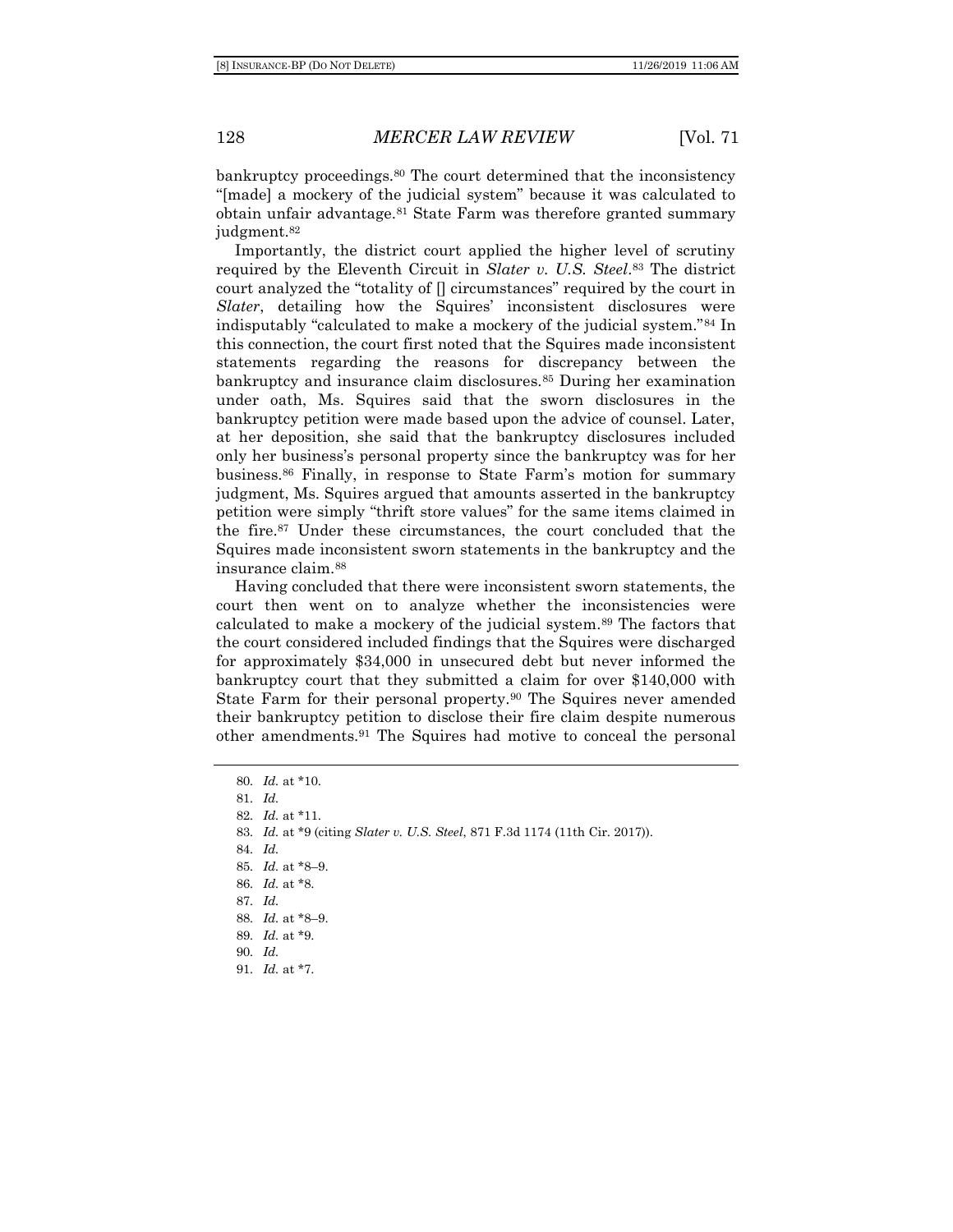property assets. The Squires never corrected the inconsistency between their insurance claim and their bankruptcy disclosures. The Squires were educated, sophisticated parties. And the Squires took inconsistent positions despite ample access to legal counsel.<sup>92</sup>

Based upon these circumstances, the court concluded that the Squires were estopped from claiming more than \$2,925 in the claim against State Farm.<sup>93</sup> Because State Farm previously paid \$4,000 before litigation ensued, State Farm had satisfied its obligations under the policy.<sup>94</sup> Further, because State Farm had reasonable grounds for contesting the Squires' claim, there could be no bad faith as a matter of law.<sup>95</sup>

#### *C. Policy Declarations Do Not Create Ambiguity*

In *Goldeagle Ventures, LLC. v. Covington Specialty Insurance Company*, <sup>96</sup> a lightning storm damaged 103 halide lights that were attached to a building owned by Goldeagle Ventures, LLC (Goldeagle). The lights were attached to, but were not permanently installed in, the building. Additionally, the lights had been purchased prior to Goldeagle's tenancy and had not been paid for by Goldeagle.<sup>97</sup>

Goldeagle filed an insurance claim with its insurer, Covington Specialty Insurance Company (Covington), and the claim was subsequently denied. Goldeagle then filed suit against Covington and sought summary judgment, asserting that the lights were covered under Goldeagle's insurance. Covington argued that the lights were not covered. Covington prevailed.<sup>98</sup> Goldeagle appealed.<sup>99</sup>

The principal argument asserted by Goldeagle was that the Covington policy was ambiguous.<sup>100</sup> The policy stated Covington would pay for loss or damage to Covered Property at the premises described in the Declarations.<sup>101</sup> In the policy itself, "Covered Property" could include the "Building," "Your Business Personal Property," and "Personal Property of Others," but only if "a Limit of Insurance is

96. 349 Ga. App. 446, 825 S.E.2d 881 (2019).

- 99*. Id.* at 448, 825 S.E.2d at 884.
- 100*. Id.* at 450, 825 S.E.2d at 885.

<sup>92</sup>*. Id.*

<sup>93</sup>*. Id.*

<sup>94</sup>*. Id.*

<sup>95</sup>*. Id.* at \*11.

<sup>97</sup>*. Id.* at 446–47, 825 S.E.2d at 883.

<sup>98</sup>*. Id.* at 448, 825 S.E.2d at 883–84.

<sup>101</sup>*. Id.* at 447, 825 S.E.2d at 883.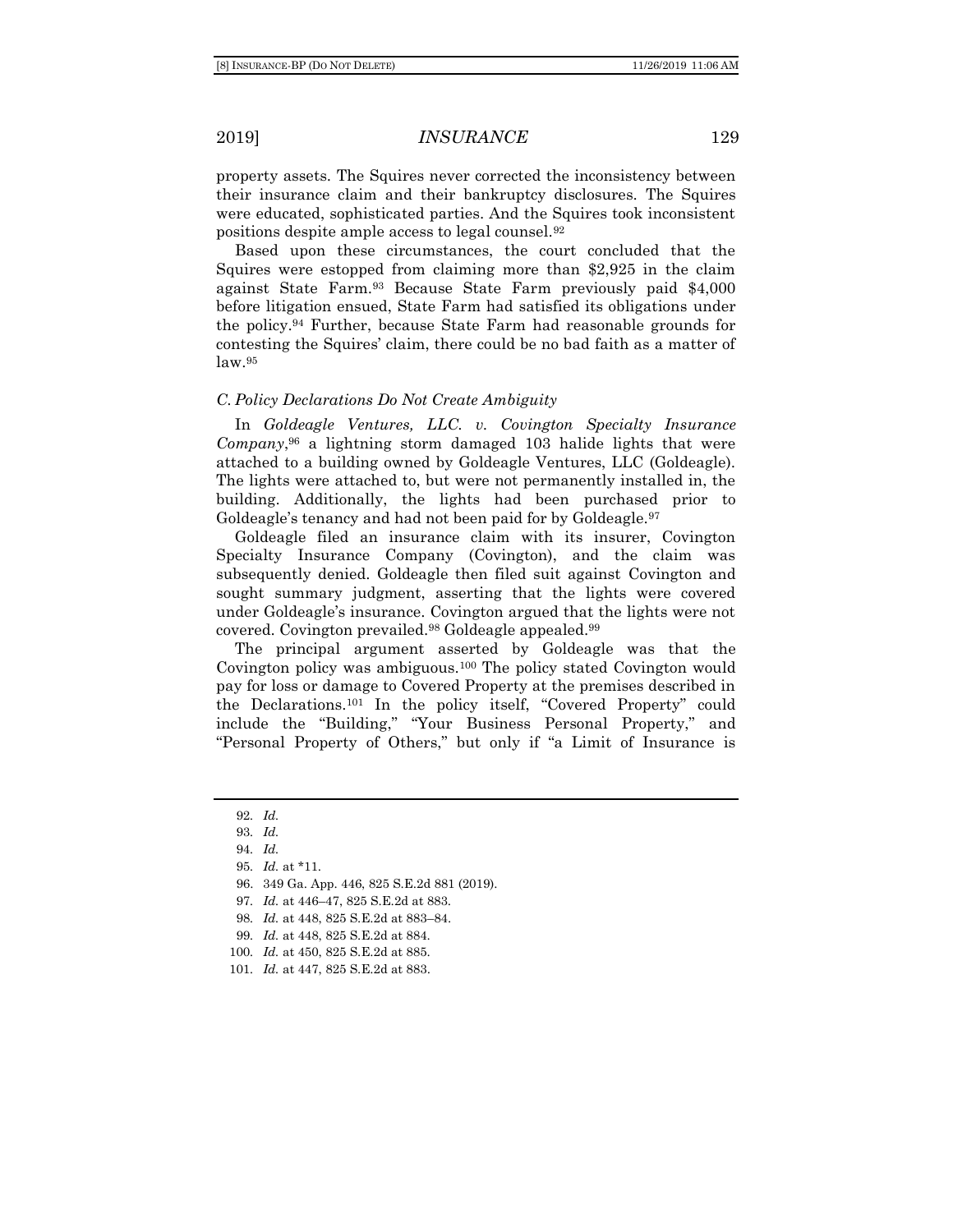shown in the Declarations for that type of property."<sup>102</sup> The Declarations stated that "[i]nsurance at the described premises applies only for coverage for which a limit of insurance is shown."<sup>103</sup> The only limit of insurance shown in the Goldeagle Declarations was for Business Personal Property. Goldeagle did not purchase or pay a premium for the "Building" or for "Personal Property of Others."<sup>104</sup>

Nevertheless, because the standard form policy contained these other coverages, Goldeagle apparently argued that the Declarations and the policy created an ambiguity.<sup>105</sup> The court rejected the argument, noting that "insurers are 'allowed to issue standard form policies, containing multiple coverage provisions, even though not all coverages have been purchased by an insured.'"<sup>106</sup> Quoting at length from a previous decision dealing with a similar contention, the court noted that the Declarations provide a roadmap for the coverages purchased by the insured and should be read together with, rather than separate from, the rest of the policy:

[t]he Declarations Page represents the means by which an insurer tailors its standard form policy to allow insureds to purchase only the types of coverage, and the amount of such coverage, that they desire. It "is the one part of the policy likely to be read by the insured, and contains the terms most likely to have been requested by the insured." 16 Richard A. Lord, Williston on Contracts, § 49:25 (4th ed.); see also *Zacarias v. Allstate Ins. Co.*, 168 N.J. 590, 775 A.2d 1262, 1270 (2001) (Because the declarations page is the "one page most likely to be read and understood by the insured," insurers should "incorporate thereon as much information as may reasonably be included."). For that reason, the form policy must be read together with the Declarations Page to determine exactly which coverages, and in what amounts, an insured has purchased.<sup>107</sup>

Accordingly, the court of appeals concluded that the policy was not ambiguous.<sup>108</sup>

Because Goldeagle only purchased coverage for its Business Personal Property, the court then analyzed coverage under this provision.<sup>109</sup> To

<sup>102</sup>*. Id.* at 447–48, 825 S.E.2d at 883–84.

<sup>103</sup>*. Id.* at 450, 825 S.E.2d at 885.

<sup>104</sup>*. Id.*

<sup>105</sup>*. Id.*

<sup>106</sup>*. Id.* at 449, 825 S.E.2d at 885 (quoting Simalton v. AIU Ins. Co., 284 Ga. App. 152, 154, 643 S.E.2d 553, 555 (2007)).

<sup>107</sup>*. Id.* at 449, 825 S.E.2d at 884–85 (quoting *Simalton*, 284 Ga. App. at 154, 643 S.E.2d at 555).

<sup>108</sup>*. Id.* at 450, 825 S.E.2d at 885.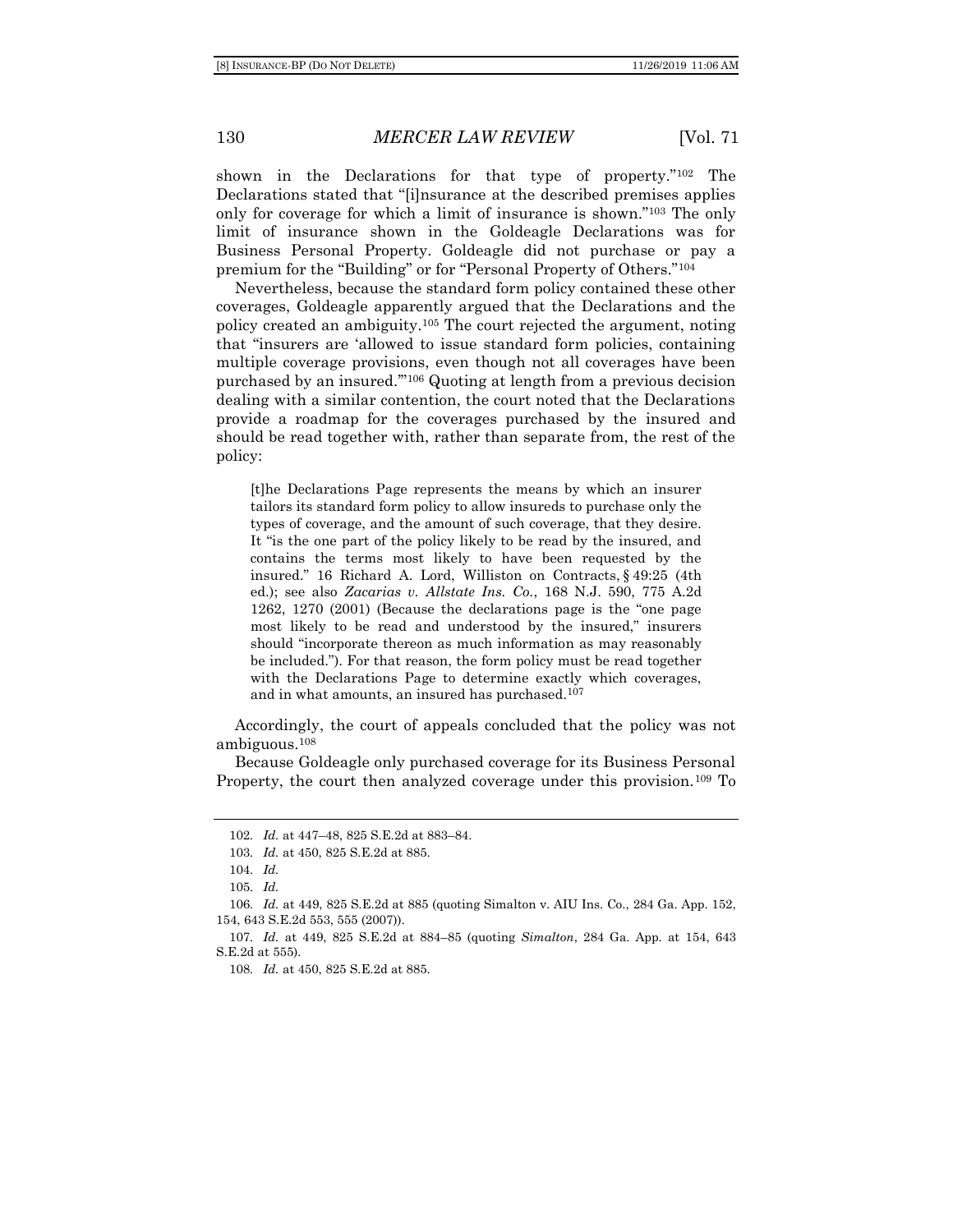be covered, the lights had to be "fixtures . . . (a) Made a part of the building or structure  $\ldots$  and (b)  $\ldots$  acquired or made at [Goldeagle's] expense."<sup>110</sup> The court used an ordinary dictionary meaning of the term "fixture" to conclude that the lights were not a permanently installed part of the building.<sup>111</sup> The court also determined that even if the lights could be considered fixtures, the lights were not "acquired or made at [Goldeagle's] expense."<sup>112</sup>

The court also rejected Goldeagle's argument that the lights were Business Personal Property because the lights were "leased personal property for which [Goldeagle had] a contractual responsibility to insure."<sup>113</sup> Goldeagle's lease required Goldeagle to keep the premises in good repair but did not explicitly require Goldeagle to insure the lights.<sup>114</sup> With respect to insurance, the lease only required that Goldeagle purchase adequate coverage for Goldeagle's "merchandise, trade fixtures, furnishing, wall covering, floor covering, carpeting, drapes, equipment[,] and all items of personal property of Tenant located on or within the Premises."<sup>115</sup> Because the lease specifically included "lighting" in the list of items Goldeagle was required to maintain but excluded "lighting" from the list of assets Goldeagle was required to insure, the lease demonstrated that a duty to maintain was not equivalent to a duty to insure.<sup>116</sup> For these reasons, the court affirmed the trial court's judgment in Covington's favor.<sup>117</sup>

#### *D. Zillow and qPublic.net Not Reliable Sources for Valued Policy Dispute*

In *Hollingsworth v. LM Insurance Company*, <sup>118</sup> the United States District Court for the Middle District of Georgia rejected a *pro se* plaintiff's attempt to rely upon online estimates of home values to establish that her fire-damaged home had been "wholly destroyed" under the Valued Policy Act.<sup>119</sup> Hollingsworth's home sustained damage

119*. Id.* at \*18, \*22; O.C.G.A. § 33-32-5(a) (2019).

<sup>109</sup>*. Id.*

<sup>110</sup>*. Id.*

<sup>111</sup>*. Id.* at 450–51, 825 S.E.2d at 885.

<sup>112</sup>*. Id.* at 451, 825 S.E.2d at 886.

<sup>113</sup>*. Id.*

<sup>114</sup>*. Id.* at 451–52, 825 S.E.2d at 886.

<sup>115</sup>*. Id.* at 452, 825 S.E.2d at 886.

<sup>116</sup>*. Id.*

<sup>117</sup>*. Id.*

<sup>118.</sup> No. 5:17-cv-00494-TES, 2019 U.S. Dist. LEXIS 37419 (M.D. Ga. Mar. 8, 2019).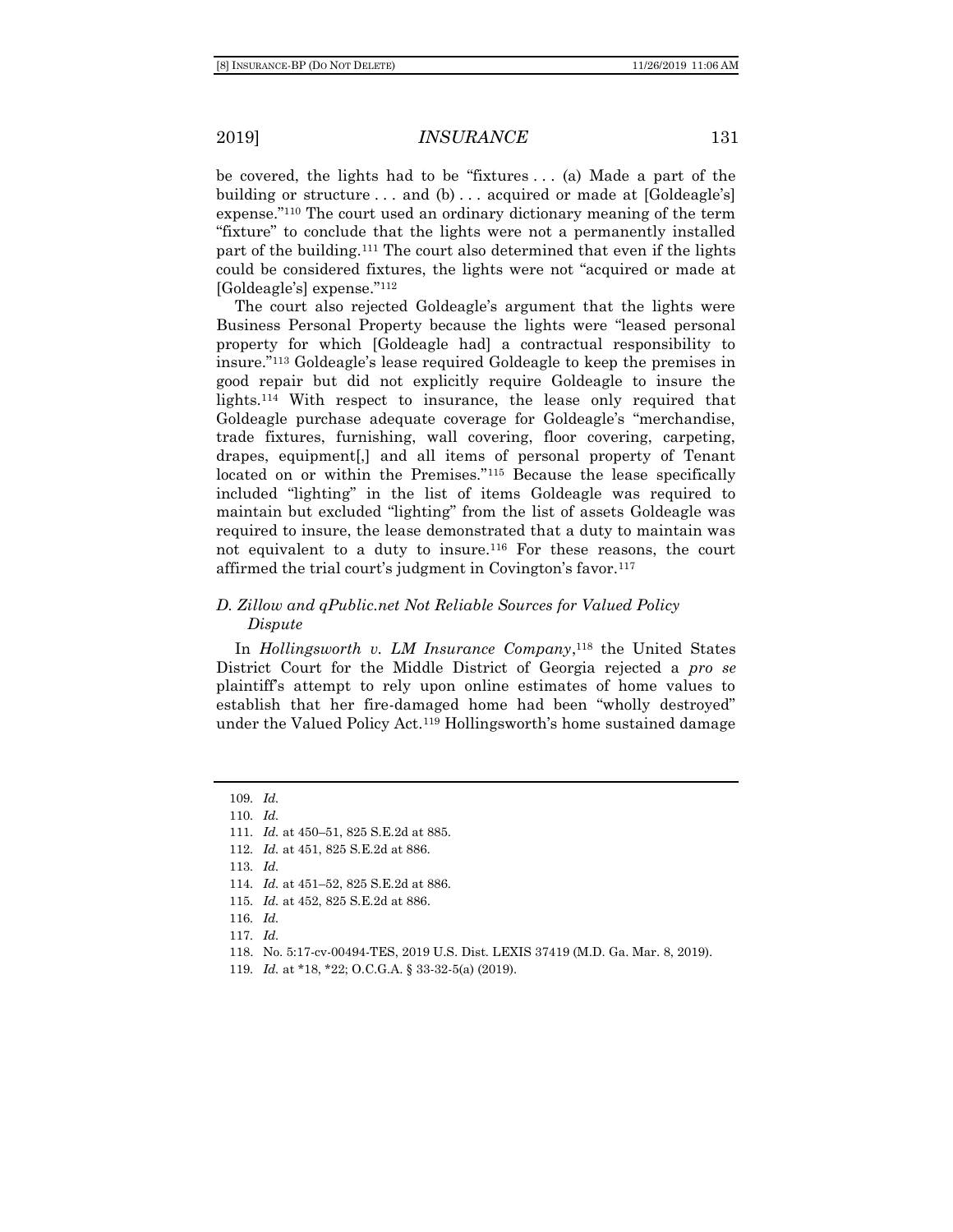from a fire but it did not burn to the ground.<sup>120</sup> Adjusters from her insurance company, LM Insurance Company (LM), an engineer, and several repair contractors consulted by the plaintiff all examined the premises but none concluded that the home was wholly destroyed.<sup>121</sup> Repair estimates included LM's estimate of about \$232,000, an informal verbal estimate from Paul Davis Restoration (PDR) of about \$325,000, and a written estimate from Sentry Construction Company (Sentry) for about \$366,000.<sup>122</sup> The policy limit for the structure was \$502,600. None of the estimates concluded that the house was a total loss.<sup>123</sup>

Hollingsworth sought the policy limits under Georgia's Valued Policy Act.<sup>124</sup> Under *Georgia Farm Bureau Mutual Insurance Company v. Brown*, <sup>125</sup> Hollingsworth asserted that "it would cost more to repair her house than to replace it and [that] photographs and other evidence show[ed] that her home ha[d] been substantially gutted by the fire due to the damage of structural components of the foundation  $\dots$  ."<sup>126</sup> In making these assertions, Plaintiff relied upon her own

"prior experience with remodeling historic homes in the area," "a diploma in Carpentry . . . which include[d] a certification in framing," real estate estimates from Zillow.com and Realtor.com, a tax appraisal from qPublic.net, estimates of building costs from an unnamed person from the Home Builders Association of Middle Georgia, and photographs showing fire damage to her home.<sup>127</sup>

The court rejected Hollingsworth's arguments because she failed to submit any admissible evidence that the cost of repairing the home exceeded the cost of replacement.<sup>128</sup> Hollingsworth's experience in remodeling and her certification in framing lacked sufficient foundation and methodology to qualify her as an expert under the Federal Rules of Evidence.<sup>129</sup> Her remarks, if admissible at all, would only be admissible as lay opinion testimony.<sup>130</sup> However, as a property owner, she would only be permitted to provide her lay opinion regarding the value of her

<sup>120</sup>*. Id.* at \*22. 121*. Id.* at \*8, \*15 n.12. 122*. Id.* at \*8–9. 123*. Id.* at \*12. 124*. Id.* at \*9. 125. 192 Ga. App. 504, 385 S.E.2d 87 (1989). 126*. Hollingsworth*, 2019 U.S. Dist. LEXIS 37419, at \*15–16. 127*. Id.* at \*16. 128*. Id.* at \*22. 129*. Id.* at \*16 n.13. 130*. Id.*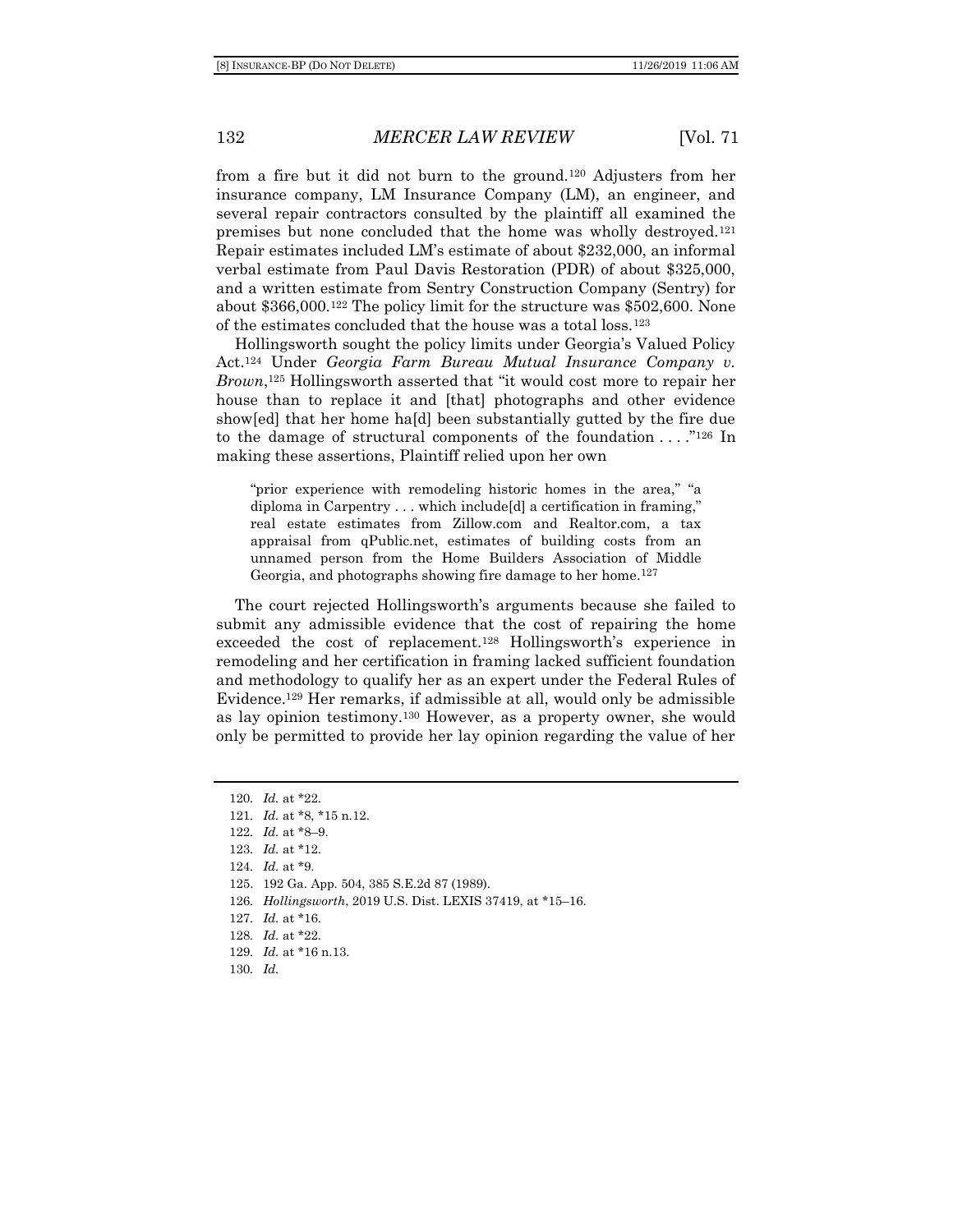property.<sup>131</sup> "Value" was irrelevant since, under *Brown*, proof of the cost of new construction was needed.<sup>132</sup>

Additionally, Hollingsworth could not rely upon valuations from Zillow, Realtor.com, and qPublic.net to establish replacement values (that were less than the repair estimates) since the valuations were not authenticated and were unreliable hearsay.<sup>133</sup> The court noted that sites like Zillow.com and Realtor.com are "'inherently unreliable' because they are 'participatory site[s]' which allow homeowners 'to input or change specific entries,' much like Wikipedia allows the general public to edit its entries."<sup>134</sup> In addition, the information was irrelevant under Federal Rule of Evidence 401 since the estimates included the value of the land ("the dirt on which her house sits") "baked into" the prices given,<sup>135</sup> rather than replacement construction required by *Brown*. 136

Hollingsworth also could not rely upon statements allegedly made by an unknown "secretary" at the Home Builders Association of Middle Georgia for the cost of new construction.<sup>137</sup> Such remarks were inadmissible hearsay and were excluded since Hollingsworth made no discernable argument that the unknown secretary was qualified to provide replacement estimates.<sup>138</sup>

Furthermore, Hollingsworth's photographs did not indicate that the home was substantially gutted by fire because many of the photos depicted rooms in the home "undergoing" a "cosmetic remodel" with no fire damage, while only some showed "extensive fire damage" to a single area (the "dining room area").<sup>139</sup> Further, "despite the clearly visible char throughout some areas of [the] home, no one—aside from [Hollingsworth]—[took] the position that the photographs show[ed] 'substantial gut.'"<sup>140</sup> The court noted that the home was still standing and was supported by all pre-existing walls.<sup>141</sup> Because the fire damage

over 6.09 Acres of Land, 140 F. Supp. 3d 1218, 1236–44 (N.D. Ala. 2015)). 132*. Id.* 133*. Id.* at \*17. 134*. Id.* at \*18 (citing *In re* DaRosa, 442 B.R. 173, 177 (Bankr. D. Mass. 2010)). 135*. Id.* at \*18–19. 136*. Id.* at \*13–14. 137*. Id.* at \*20–21. 138*. Id.* 139*. Id.* at \*21. 140*. Id.*

141*. Id.* at \*22.

<sup>131</sup>*. Id.* at \*16 n.13 (citing United States *ex rel.* TVA v. An Easement & Right-Of-Way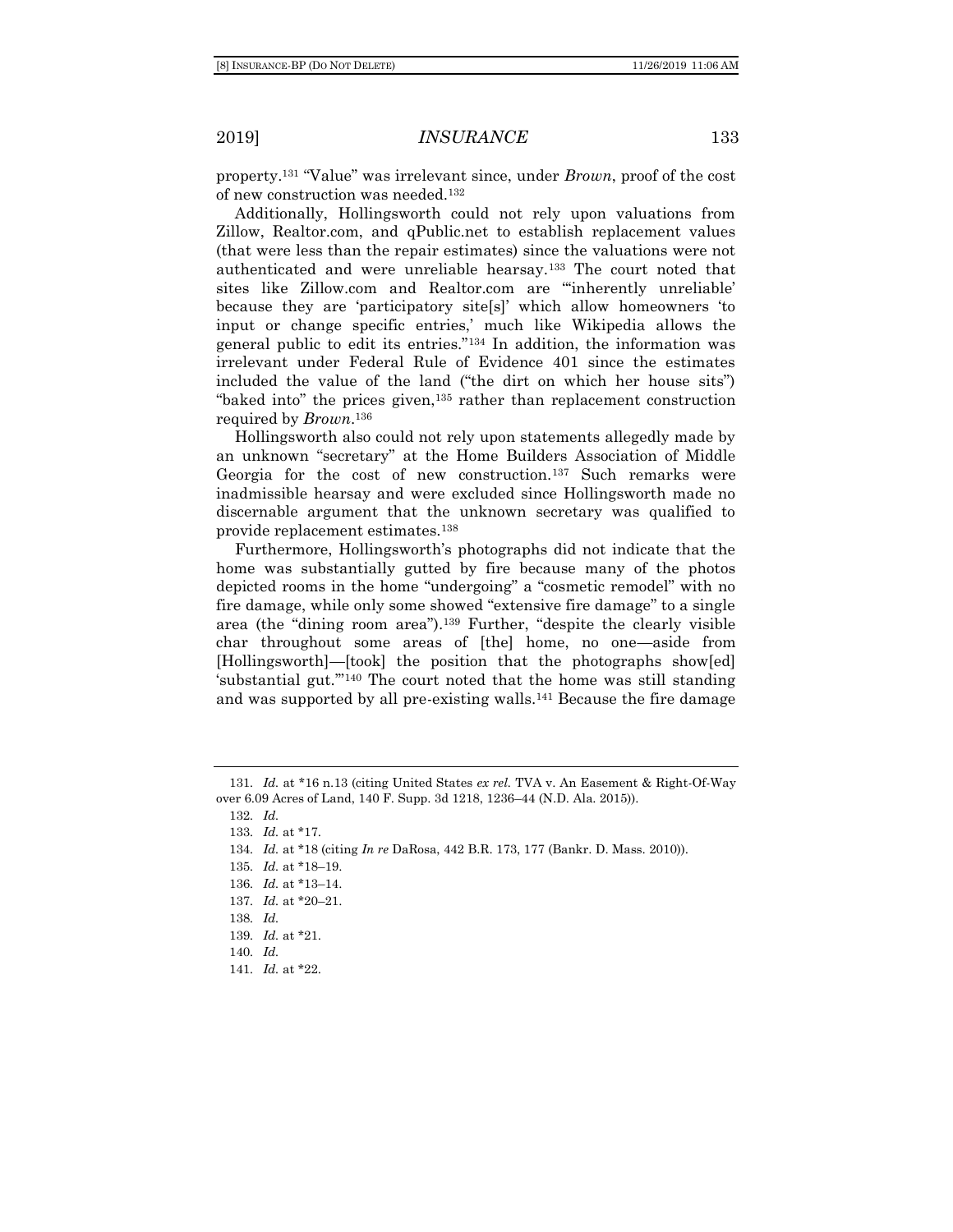was largely interior, no reasonable jury could find that the home was wholly destroyed.<sup>142</sup>

Because Hollingsworth failed to submit any admissible evidence that the cost of repairing the home exceeded the cost of replacing it entirely, and because the photographs did not indicate that the house was substantially gutted by fire, summary judgment was granted in LM's favor.<sup>143</sup> The court also rejected Hollingsworth's bad faith claim since it was reasonable for LM to withhold payment of the policy limit pending a decision under the Valued Policy Act. <sup>144</sup>

#### *E. Contractor May Testify on Diminished Value*

The Georgia Court of Appeals considered whether excluding a witness was an abuse of discretion where that witness was offered as an expert or, alternatively, as a lay witness.<sup>145</sup> In *Woodrum v. Georgia Farm Bureau Mutual Insurance Company*, <sup>146</sup> William and Kathy Woodrum's home was damaged by a falling tree during a thunderstorm. Months later, when the Woodrums and their insurer, Farm Bureau Mutual Insurance Company (Farm Bureau), could not reach an agreement on the amount of the loss, the Woodrums demanded appraisal. Farm Bureau paid the appraisal award.<sup>147</sup>

Still, the Woodrums filed suit against Farm Bureau alleging that the house had diminished value (DV) because of the tree impact, that such DV was not included in the appraisal award, and that Farm Bureau failed to pay DV. In support of their claim, the Woodrums introduced an affidavit from a contractor (Hall) who had repaired the Woodrums' house and who opined that the value of the house was diminished due to a crack in the slab foundation. In his deposition, Hall said that the house lost 25% of its value due to the damage. Farm Bureau filed a motion to exclude Hall's testimony as both an expert and a lay witness and also moved for summary judgment since Hall's testimony was the only basis for the DV claim. The trial court granted both motions.<sup>148</sup>

<sup>142</sup>*. Id.* (citing Scott v. Harris, 550 U.S. 372, 380 (2007) ("When opposing parties tell two different stories, one of which is blatantly contradicted by the record, so that no reasonable jury could believe it, a court should not adopt that version of the facts for purposes of ruling on a motion for summary judgment.")).

<sup>143</sup>*. Id.* at \*22–23.

<sup>144</sup>*. Id.* at \*26.

<sup>145.</sup> Woodrum v. Ga. Farm Bureau Mut. Ins. Co., 347 Ga. App. 89, 89, 815 S.E.2d 650, 651 (2018).

<sup>146</sup>*. Id.* at 89, 815 S.E.2d at 651.

<sup>147</sup>*. Id.* at 89–90, 815 S.E.2d at 651–52.

<sup>148</sup>*. Id.* at 90, 815 S.E.2d at 652.